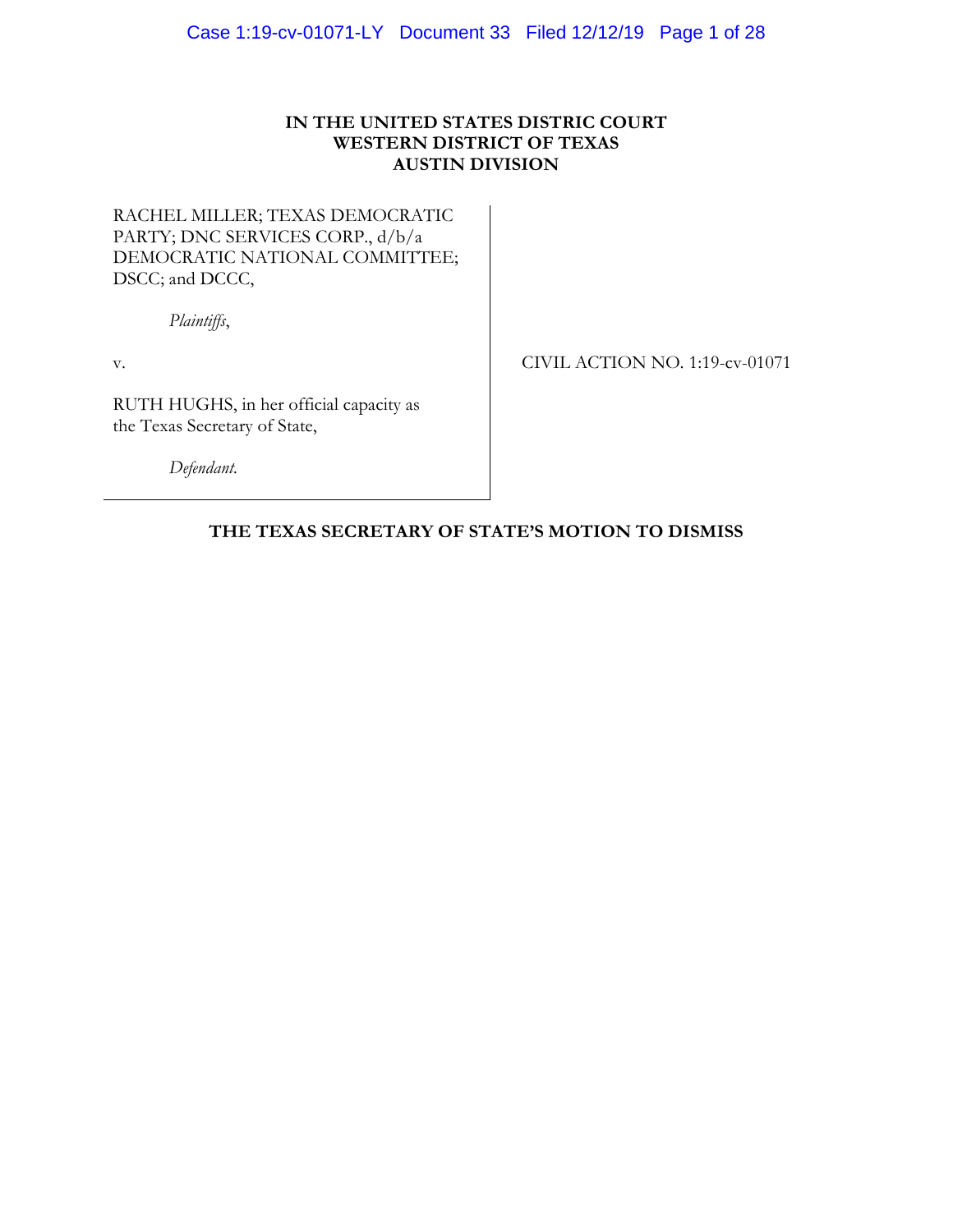# Case 1:19-cv-01071-LY Document 33 Filed 12/12/19 Page 2 of 28

| Ι.        |                                                                              |  |
|-----------|------------------------------------------------------------------------------|--|
| А.        |                                                                              |  |
| <b>B.</b> |                                                                              |  |
| C.        |                                                                              |  |
| П.        |                                                                              |  |
| А.        |                                                                              |  |
| <b>B.</b> |                                                                              |  |
| C.        |                                                                              |  |
| III.      | The Political Question Doctrine Bars Consideration of Plaintiffs' Claims  15 |  |
| IV.       |                                                                              |  |
| A.        |                                                                              |  |
| <b>B.</b> |                                                                              |  |
| V.        |                                                                              |  |
|           |                                                                              |  |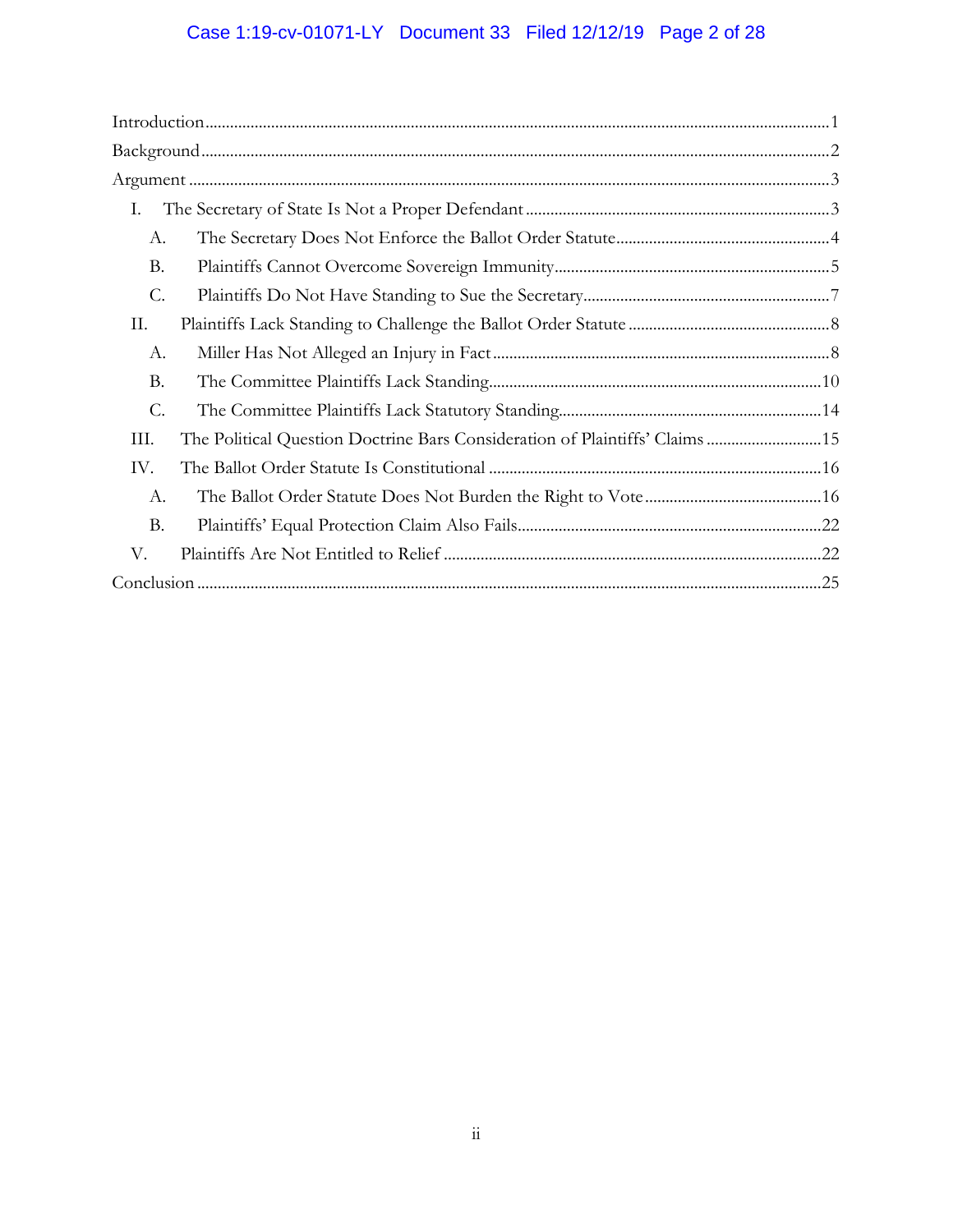# Case 1:19-cv-01071-LY Document 33 Filed 12/12/19 Page 3 of 28

#### **INTRODUCTION**

Texas's Ballot Order Statute provides a simple rule for determining the order in which candidates appear on the ballot. For each race, candidates are arranged in a consistent party order, based on how many votes their parties received in the last gubernatorial election.

That has been the law since 1963, when Texas Democrats first enacted the Ballot Order Statute. But after reaffirming that law in 1975 and 1985, when they controlled both chambers of the Texas Legislature by overwhelming majorities and the Governor's mansion, Texas Democrats have had a change of heart. All of a sudden, they believe the Ballot Order Statute is unconstitutional.

This Court should dismiss Plaintiffs' claims for five reasons. First, Plaintiffs cannot sue the Secretary of State because she does not enforce the Ballot Order Statute. The Secretary does not cause Plaintiffs' purported injuries, and she cannot redress them. In reality, Plaintiffs' suit is an impermissible attempt to sue the State itself. For these reasons, sovereign immunity bars Plaintiffs' claims, and they lack standing.

Second, the Ballot Order Statute does not injure Plaintiffs. Whether a plaintiff's preferred political party is likely to win various elections is not a cognizable injury in fact.

Third, Plaintiffs' challenge presents a nonjusticiable political question. The Constitution does not define what a "fair" ballot order would be. Plaintiffs' complaints are political, not legal.

Fourth, the Ballot Order Statute is constitutional. It does not burden anyone's constitutional rights, and it furthers the State's weighty interests in preventing gamesmanship, avoiding voter confusion, making voting easier, and simplifying administration.

Finally, Plaintiffs are not entitled to the equitable relief they seek. Texas Democrats caused the Ballot Order Statute to be enacted and, on Plaintiffs' own theory, benefited from the statute for years thereafter. Instead of challenging the Ballot Order Statute at their first opportunity, Plaintiffs waited decades. They should not now be heard to complain about the Ballot Order Statute.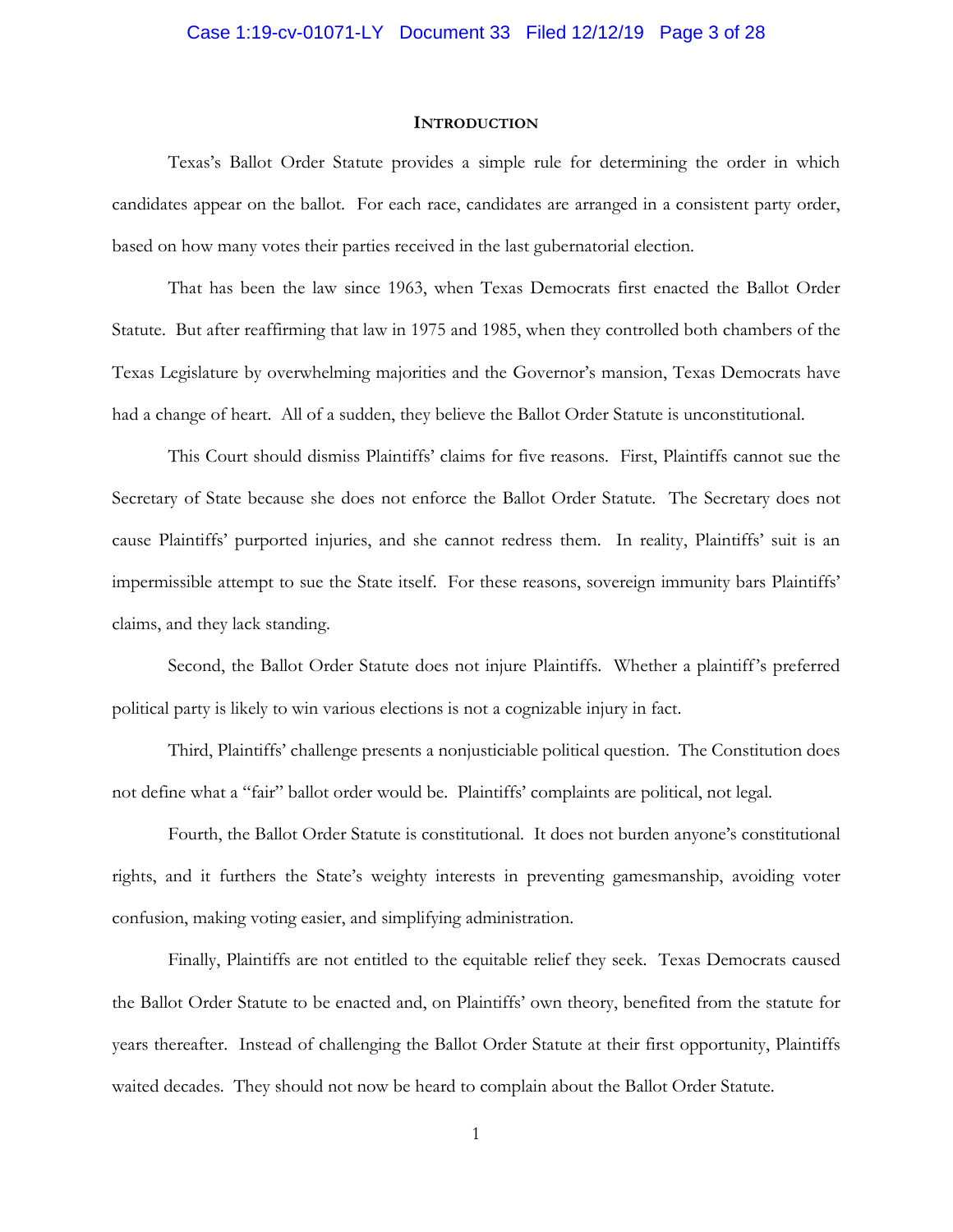# Case 1:19-cv-01071-LY Document 33 Filed 12/12/19 Page 4 of 28

#### **BACKGROUND**

In Texas, local officials prepare ballots. *See* Tex. Elec. Code § 52.002. The Election Code instructs them how to do so. *See id.* §§ 52.001–.095. Plaintiffs challenge one such instruction.

In a general election, ballots are "arranged in vertical columns separated by parallel lines." *Id.* § 52.065(a). The leftmost column lists the "title of [each] office to be voted on." *Id.* § 52.065(b). "The name of each political party with a nominee on the ballot shall be printed at the top of the second and as many succeeding columns as necessary." *Id.* § 52.065(c). Candidate names "appear opposite the office [for which they are running] in the appropriate party column." *Id.* Spaces for independent and write-in candidates are included to the right of the party columns. *Id.* § 52.065(c)–(d).

The Ballot Order Statute governs the order in which party columns appear. For "parties with nominees for statewide or district offices," the columns are "arranged in descending order of the number of votes received statewide by each party's candidate for governor in the most recent gubernatorial general election, beginning on the left with the party whose candidate received the highest number of votes." *Id.* § 52.091.

Plaintiffs challenge this provision. What they do not mention is that a Legislature dominated by Democrats enacted the Ballot Order Statute more than fifty-five years ago.

In 1963, Texas's first Ballot Order Statute provided that party columns would be "arranged in the order of the number of votes cast for each party's candidate for Governor at the preceding general election." Act of May 4, 1963, 58th Leg., R.S., ch. 424, § 35, 1963 Tex. Gen. Laws 1017, 1051 (previously codified in Tex. Rev. Civ. Stat. Elec. Code art. 6.05b (West Supp. 1964)). At that time, the Texas Senate contained thirty-one Democrats and zero Republicans. The Texas House contained at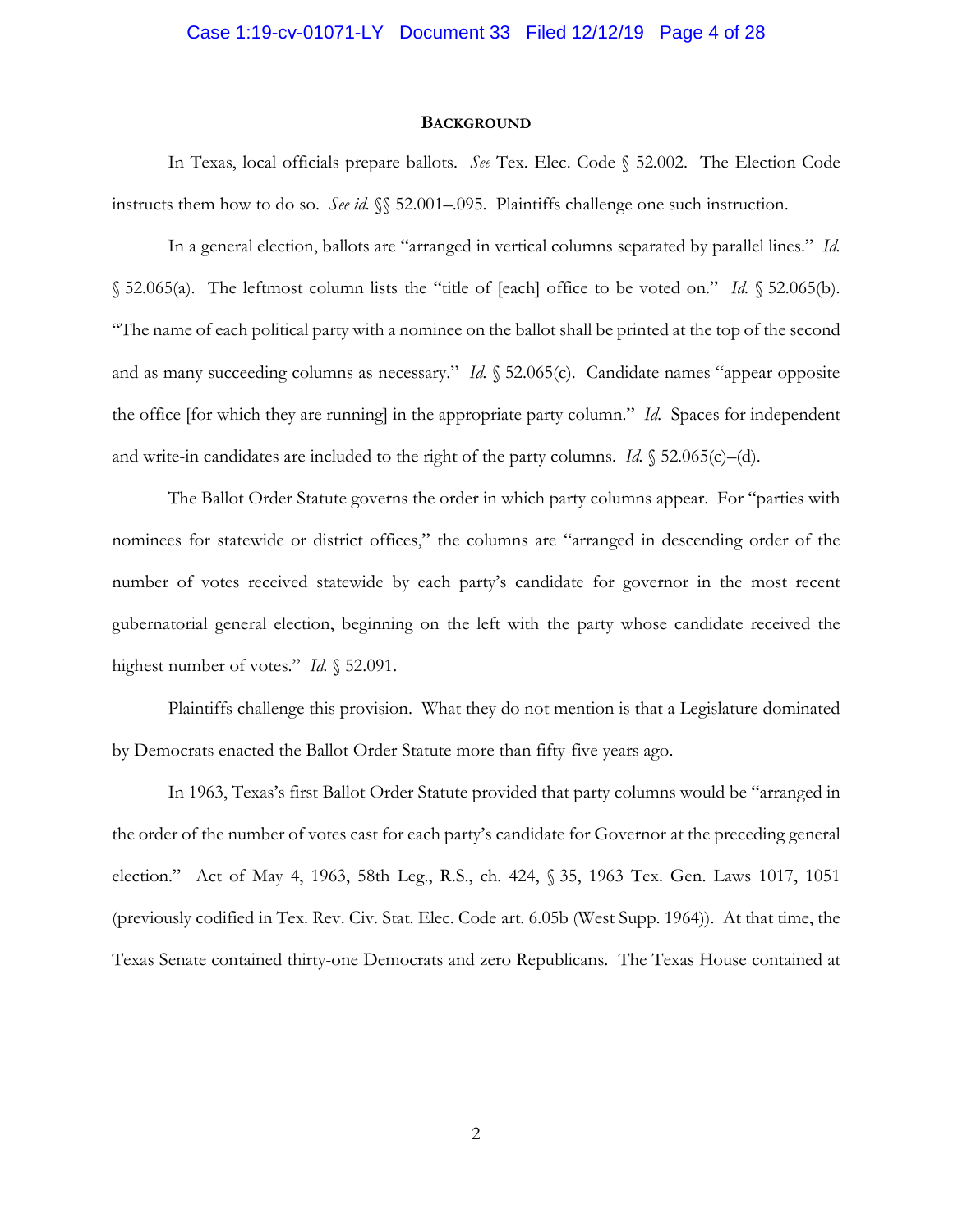### Case 1:19-cv-01071-LY Document 33 Filed 12/12/19 Page 5 of 28

least one hundred forty Democrats and ten Republicans. The Governor was also a Democrat.<sup>1</sup>

In 1975, the Legislature amended the Ballot Order Statute but retained the same rule for party order. *See* Act of May 28, 1975, 64th Leg., R.S., ch. 682, § 15, 1975 Tex. Gen. Laws 2080, 2091 (previously codified at Tex. Rev. Civ. Stat. Elec. Code art. 6.05b (West Supp. 1975)). At that time, the Texas Senate contained twenty-nine Democrats and two Republicans. The Texas House contained one hundred thirty-two Democrats and eighteen Republicans. The governor was also a Democrat.

In 1985, the Legislature recodified the Election Code. It again amended the Ballot Order Statute and again retained the same rule for party order. *See* Act of May 13, 1985, 69th Leg., R.S., ch. 211, § 1, 1985 Tex. Gen. Laws 802, 872 (codified at Tex. Elec. Code § 52.091(b)). At that time, the Texas Senate contained twenty-five Democrats and six Republicans. The Texas House contained ninety-five Democrats and fifty-five Republicans. The Governor was also a Democrat.

But now, Plaintiffs—the Texas Democratic Party, the Democratic National Committee, the Democratic Senatorial Campaign Committee, the Democratic Congressional Campaign Committee, and an individual supporter of Democratic candidates—argue the Ballot Order Statute violates the Constitution. And they have brought this suit against the Secretary of State, rather than any officials who enforce the law at issue.

The Secretary respectfully moves to dismiss Plaintiffs' claims for lack of subject-matter jurisdiction and failure to state a claim. *See* Fed. R. Civ. P. 12(b)(1), (6).

#### **ARGUMENT**

# **I. The Secretary of State Is Not a Proper Defendant**

 $\overline{a}$ 

Plaintiffs complain about the manner in which ballots are prepared. But the Secretary does

<sup>1</sup> Information regarding the partisan affiliations of legislators and Governors is from the Legislative Reference Library of Texas. *See* Texas Legislators: Past & Present, https://lrl.texas.gov/legeLeaders/members/member search.cfm; Governors of Texas: 1846–present, https://lrl.texas.gov/legeLeaders/governors/govBrowse.cfm.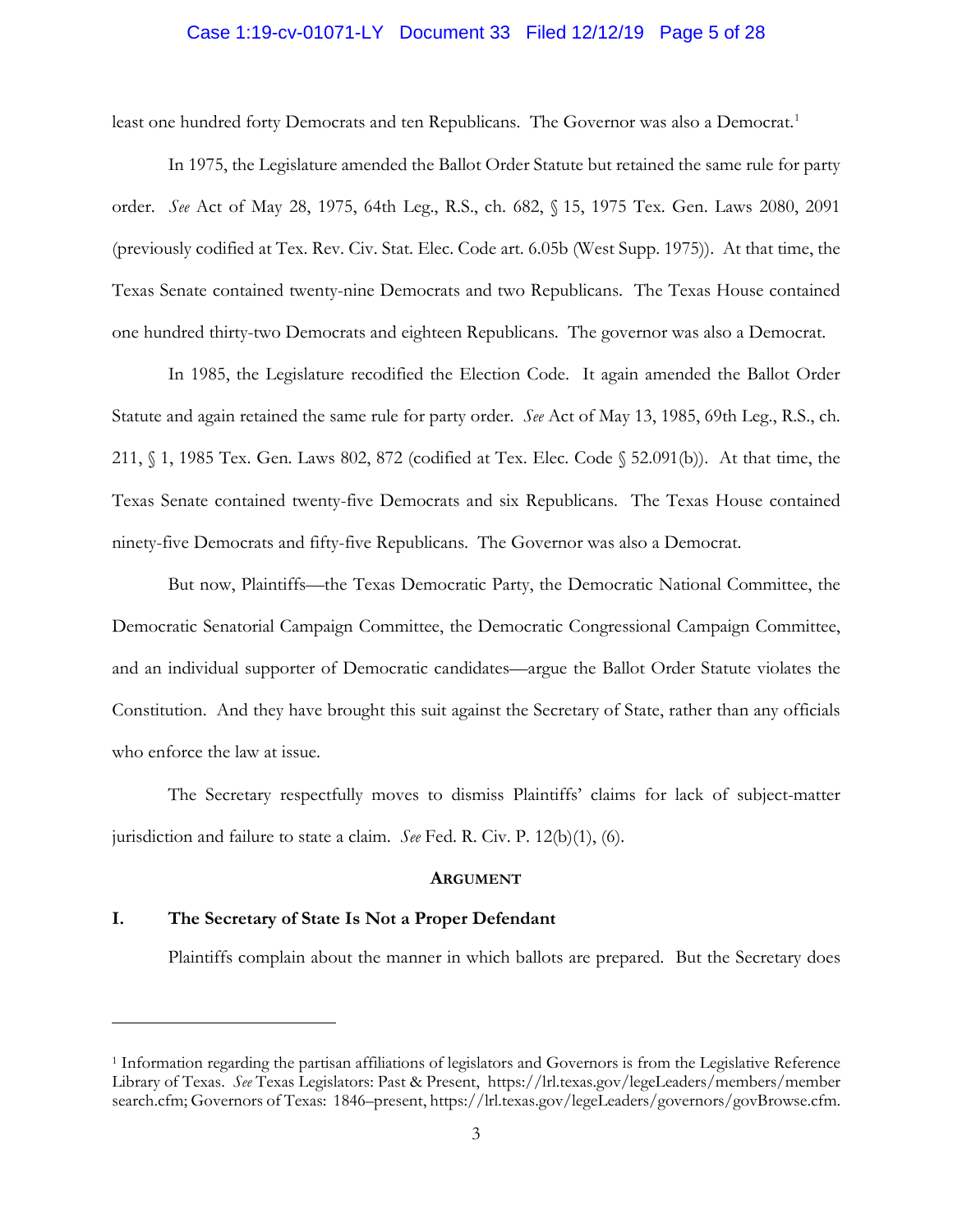not prepare ballots. Plaintiffs cannot sue the Secretary for something she does not do.

# **A. The Secretary Does Not Enforce the Ballot Order Statute**

Under Texas law, various local officials are charged with preparing ballots, depending on the type of election. *See* Tex. Elec. Code § 52.002. As a result, local officials implement the Ballot Order Statute. The Secretary does not.<sup>2</sup>

Local officials have independent legal obligations to comply with the Ballot Order Statute, regardless of any action or inaction by the Secretary of State. The Secretary does not supervise local officials' compliance with the Ballot Order Statute, and she is not empowered to ensure or prevent such compliance.

If local officials do not comply with the Ballot Order Statute, their actions may be reviewable in an election contest. *See id.* § 221.003(a) (requiring the tribunal "to ascertain whether the outcome of the contested election, as shown by the final canvass, is not the true outcome because . . . (2) an election officer . . . (C) engaged in other fraud or illegal conduct or made a mistake"). But that is a private cause of action brought by the losing candidate, not an enforcement action brought by the Secretary of State. *See id.* § 232.002 ("Any candidate . . . may contest the election.").

Although the Election Code charges the Secretary of State with "obtain[ing] and maintain[ing] uniformity in the application, operation, and interpretation of this code," *id.* § 31.003, it does not

 $\overline{a}$ 

<sup>2</sup> Plaintiffs contend that the Secretary of State "is specifically responsible for prescribing 'the form of the ballot.'" Compl. ¶ 18 (quoting Tex. Elec. Code § 105.002(c)). But that provision relates to a "State Write-In Ballot" for "Voting by Military Personnel or Other Persons Overseas." Tex. Elec. Code ch. 105 (title); *id.* § 105.002 (title). The State Write-In Ballot is rarely applicable today. *See, e.g.*, Election Advisory 2018-04 (Jan. 9, 2018), https://www.sos.texas.gov/elections/laws/advisory2018-04.shtml ("As a practical matter, these changes to the FWAB mean that the State Write-In Ballot (SWAB) under Section 105.002 of the Code has little importance in the general election for state and county officers."); Election Advisory 2016-18 (Sept. 15, 2016), https://www.sos.texas.gov/elections/laws/advisory2016-18.shtml (same). In any event, the State Write-In Ballot, as its name suggests, allows voters to "write in" their preferred candidates. Voters do not select names from pre-printed lists of candidates. Thus, the Ballot Order Statute cannot apply. In short, the Secretary's authority under § 105.002(c) has nothing to do with Plaintiffs' claims.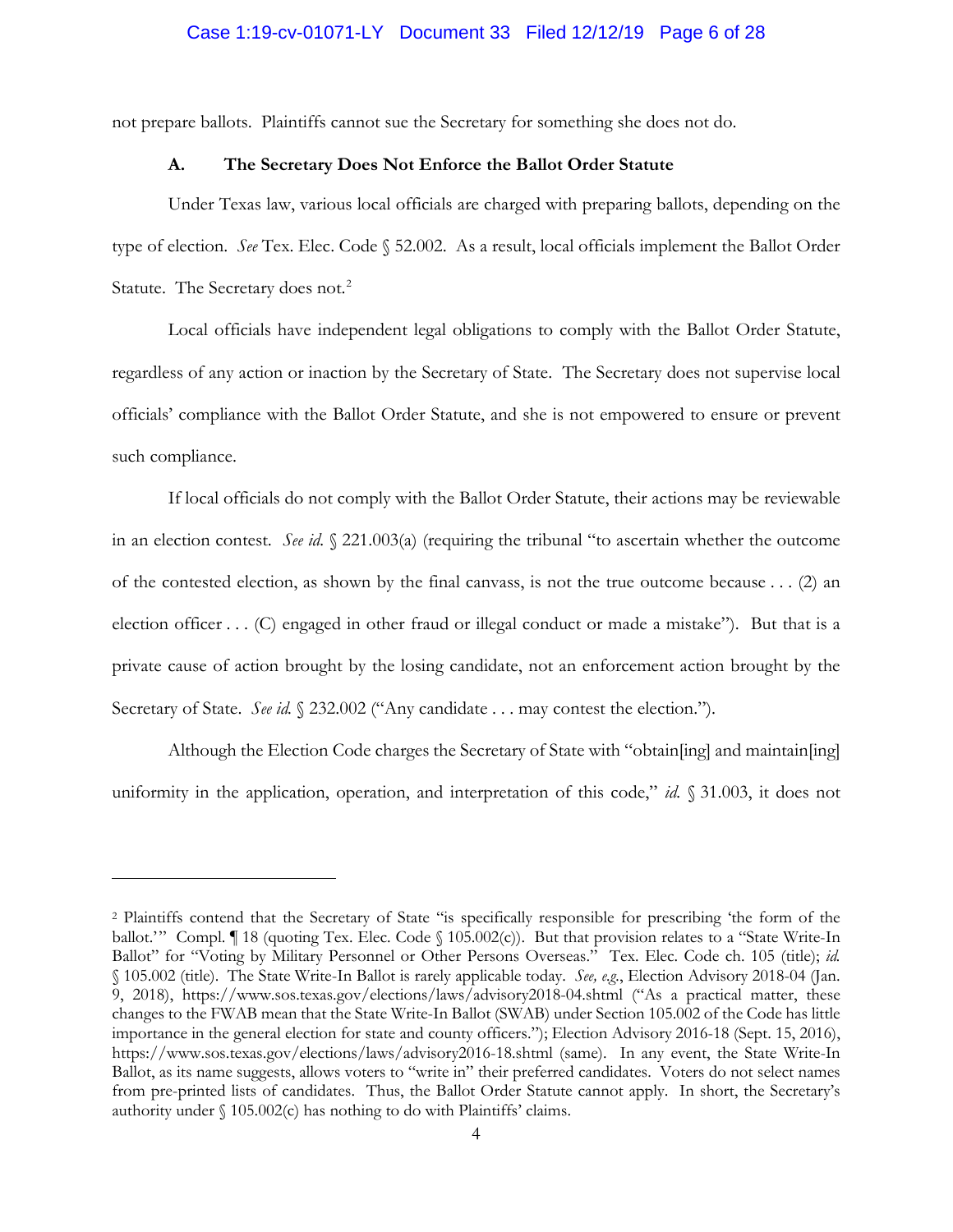### Case 1:19-cv-01071-LY Document 33 Filed 12/12/19 Page 7 of 28

provide her the power to coerce local officials. Instead, it authorizes the Secretary of State to "assist and advise all election authorities with regard to the application, operation, and interpretation of this code." *Id.* § 31.004(a). Thus, the Secretary "maintain[s] an informational service for answering inquiries of election authorities relating to the administration of the election laws or the performance of their duties." *Id.* § 31.004(b). The Secretary's other enforcement powers would not allow her to coerce a local official in a case like this. *See, e.g*, *id.* § 31.005.

In light of the Secretary's limited role under state law, Plaintiffs' claims suffer from two jurisdictional defects: (1) Plaintiffs cannot overcome sovereign immunity, and (2) they lack standing.

### **B. Plaintiffs Cannot Overcome Sovereign Immunity**

Sovereign immunity bars Plaintiffs' claims. "[T]he principle of state-sovereign immunity generally precludes actions against state officers in their official capacities, subject to an established exception: the *Ex parte Young* doctrine." *McCarthy ex rel. Travis v. Hawkins*, 381 F.3d 407, 412 (5th Cir. 2004) (citation omitted). Thus, Plaintiffs' claims fail unless they fit the *Ex parte Young* exception.

*Ex parte Young* "rests on the premise—less delicately called a 'fiction'—that when a federal court commands a state official to do nothing more than refrain from violating federal law, he is not the State for sovereign-immunity purposes. The doctrine is limited to that precise situation . . . ." *Va. Office for Prot. & Advocacy v. Stewart*, 563 U.S. 247, 255 (2011) (citation omitted). As a consequence, *Ex parte Young* applies only when the defendant enforces the challenged statute. *See Ex parte Young*, 209 U.S. 123, 157 (1908) ("In making an officer of the state a party defendant in a suit to enjoin the enforcement of an act alleged to be unconstitutional, it is plain that such officer must have some connection with the enforcement of the act, or else it is merely making him a party as a representative of the state, and thereby attempting to make the state a party."); *Morris v. Livingston*, 739 F.3d 740, 746 (5th Cir. 2014) ("The required connection is not merely the general duty to see that the laws of the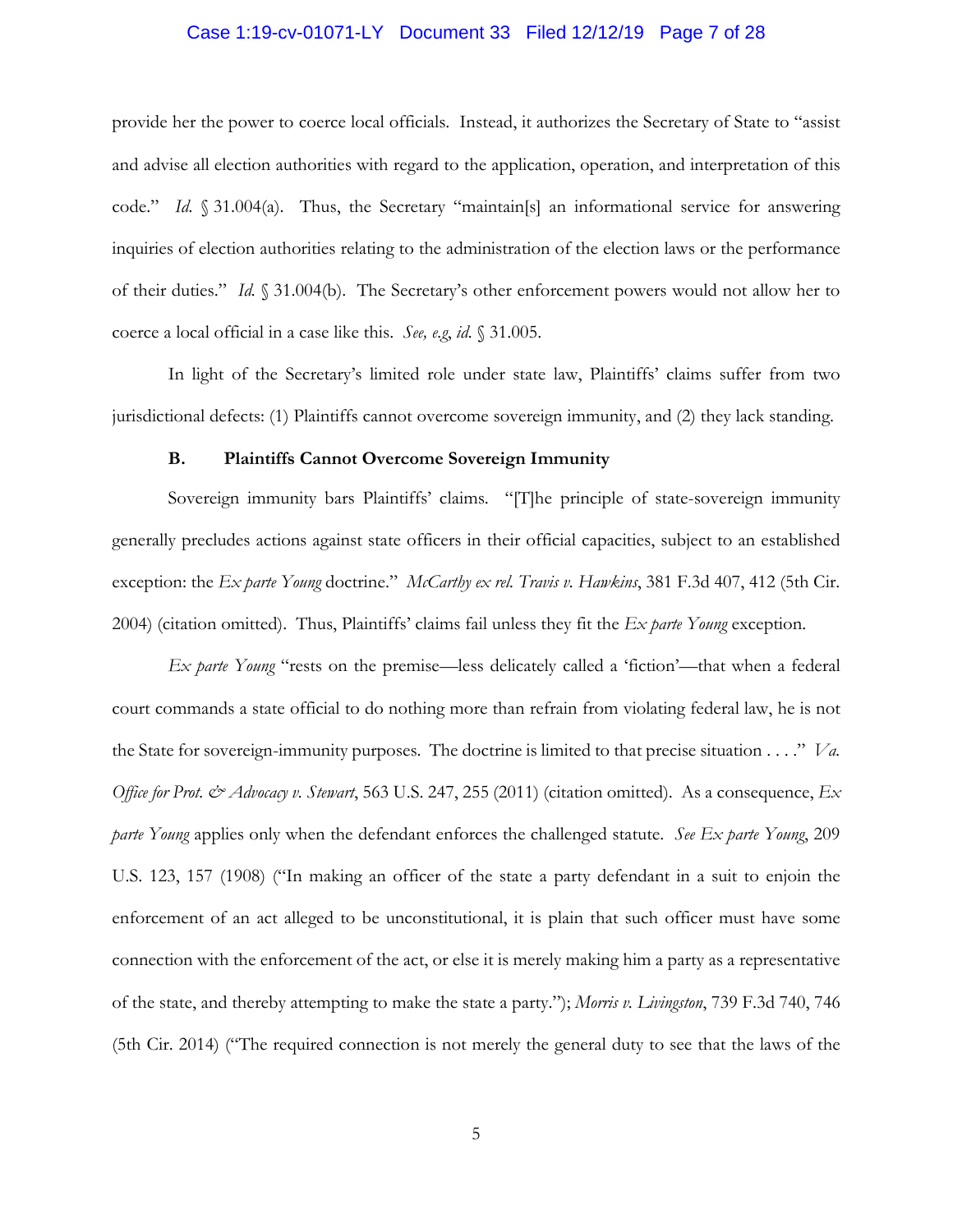### Case 1:19-cv-01071-LY Document 33 Filed 12/12/19 Page 8 of 28

state are implemented, but the particular duty to enforce the statute in question and a demonstrated willingness to exercise that duty." (quotations omitted)).

As the Fifth Circuit explained in an opinion just last week, even when a government official "*has* the authority to enforce" a challenged statute, a plaintiff still must show the official "is likely to do [so] here." *City of Austin v. Paxton*, No. 18-50646, 2019 WL 6520769, at \*6, — F.3d — (5th Cir. Dec. 4, 2019). Without evidence of likely enforcement, the government official "lacks the requisite connection to the enforcement of" the challenged law. *Id.* (quotations omitted).

This case follows *a fortiori* from *Paxton*. As explained above, the Secretary *cannot* enforce the Ballot Order Statute. She does not enforce the law herself, nor does she control local officials' enforcement of it. She therefore necessarily lacks any connection to the challenged statute for purposes of *Ex parte Young*. Plaintiffs have not, and cannot, plausibly allege that the Secretary "is likely to" enforce the Ballot Order Statute. *Paxton*, 2019 WL 6520769, at \*6.

But even if the Secretary could control local officials' enforcement, a federal court could not order her to exercise such power. Sovereign immunity forbids it.

The *Ex parte Young* exception is limited to prohibitory injunctions "prevent[ing] [a state official] from doing that which he has no legal right to do." *Ex parte Young*, 209 U.S. at 159. It does not authorize mandatory injunctions directing "affirmative action." *Id.*; *see also Larson v. Domestic & Foreign Commerce Corp.*, 337 U.S. 682, 691 (1949) ("Of course, a suit may fail, as one against the sovereign, even if it is claimed that the officer being sued has acted unconstitutionally or beyond his statutory powers, if the relief requested cannot be granted by merely ordering the cessation of the conduct complained of but will require affirmative action by the sovereign or the disposition of unquestionably sovereign property."). Thus, sovereign immunity bars "cases where the [defendant] sued could satisfy the court decree only by acting in an official capacity." *Zapata v. Smith*, 437 F.2d 1024, 1026 (5th Cir. 1971) (Frankfurter, J., dissenting).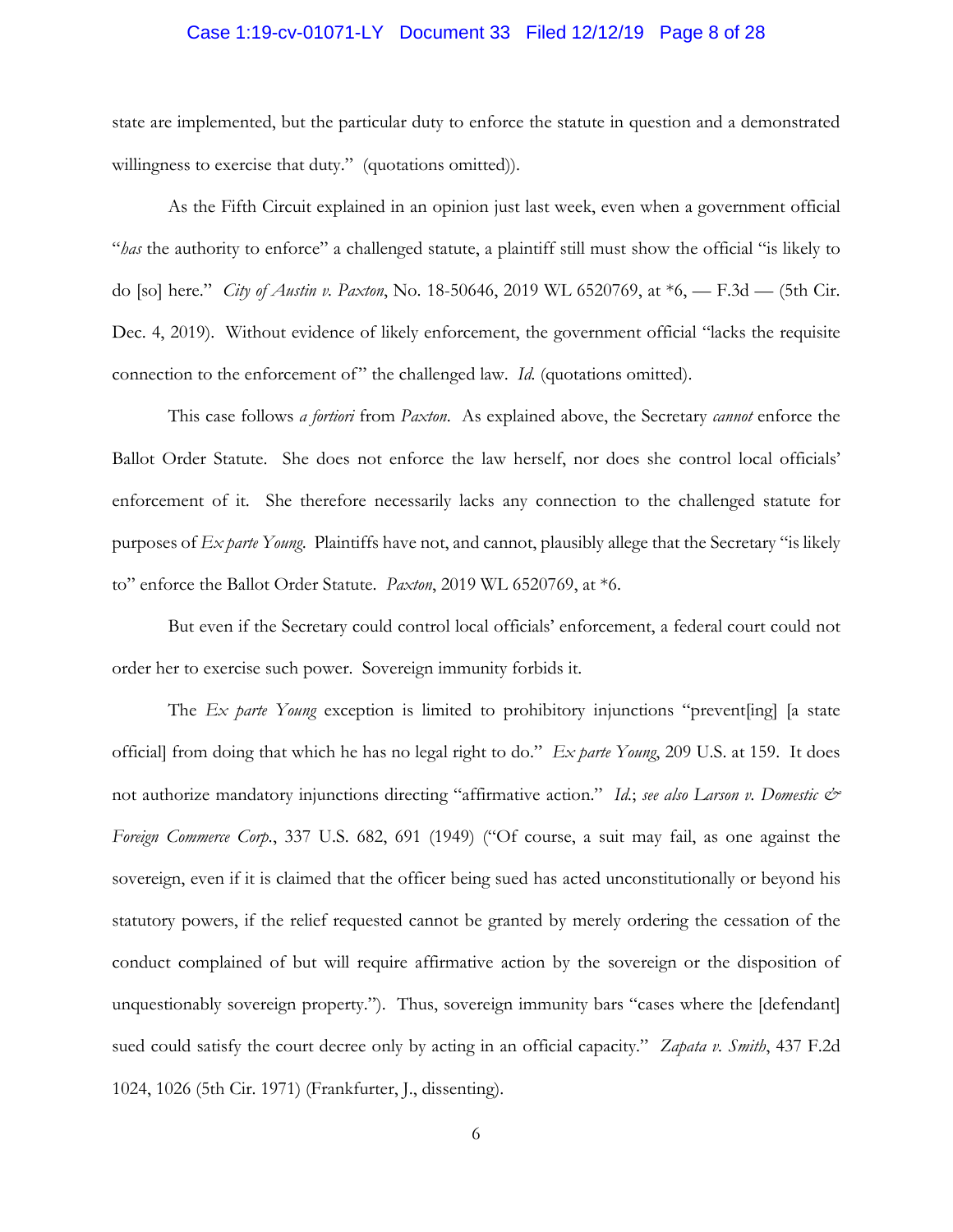# **C. Plaintiffs Do Not Have Standing to Sue the Secretary**

Plaintiffs cannot establish standing to sue the Secretary because her actions do not cause their alleged injuries. Whether and how a particular ballot complies with the Ballot Order Statute depends on the actions of local officials, not the Secretary of State. Thus, Plaintiffs' asserted injuries are not "fairly traceable to the challenged action of the defendant"; they are "the result of the independent action of some third party not before the court." *Lujan v. Defs. of Wildlife*, 504 U.S. 555, 560 (1992) (quotation and alterations omitted). Plaintiffs' argument that *the statute* causes their injuries is irrelevant to the question at hand: whether *Defendant* causes Plaintiffs' injuries. *See Okpalobi v. Foster*, 244 F.3d 405, 426 (5th Cir. 2001) (en banc) (dismissing for lack of standing and explaining that courts should not "confuse[] *the statute*'s immediate coercive effect on the plaintiffs with any coercive effect that might be applied by the *defendants*").

For similar reasons, Plaintiffs' purported injuries are not redressable. Relief against the Secretary would not accomplish anything. Plaintiffs' requested injunction preventing "the Secretary of State . . . from implementing, enforcing, or giving any effect to the Ballot Order Statute" would not meaningfully change the status quo. Compl. 17. The Secretary does not implement, enforce, or give effect to the Ballot Order Statute. <sup>3</sup>

Plaintiffs' alternative request—an injunction "requiring the Secretary of State to use a ballot order system that gives similarly situated major-party candidates an equal opportunity to be listed first

 $\overline{a}$ 

<sup>3</sup> That the Secretary is the "Chief Election Officer" is irrelevant. Compl. ¶ 18 (citing Tex. Elec. Code § 31.001(a)). Although the Fifth Circuit once cited this statutory language in finding standing, *see OCA-Greater Hous. v. Tex.*, 867 F.3d 604, 613–14 (5th Cir. 2017), that case's reasoning does not apply when the challenged statute is enforced through a private cause of action. In *Okpalobi*, the en banc Fifth Circuit found abortion doctors did not have standing to sue state officials regarding a law regulating their conduct because the law was enforced by a private cause of action, not by the state officials. *See* 244 F.3d at 426–27. But in *OCA-Greater Houston*, there was "no private right of action," so the court distinguished *Okpalobi*. *OCA-Greater Hous.*, 867 F.3d at 613. Here, there is a private right of action, so *Okpalobi* controls. The Ballot Order Statute regulates local officials, and it is enforced through an election contest brought by the losing candidate, not the Secretary.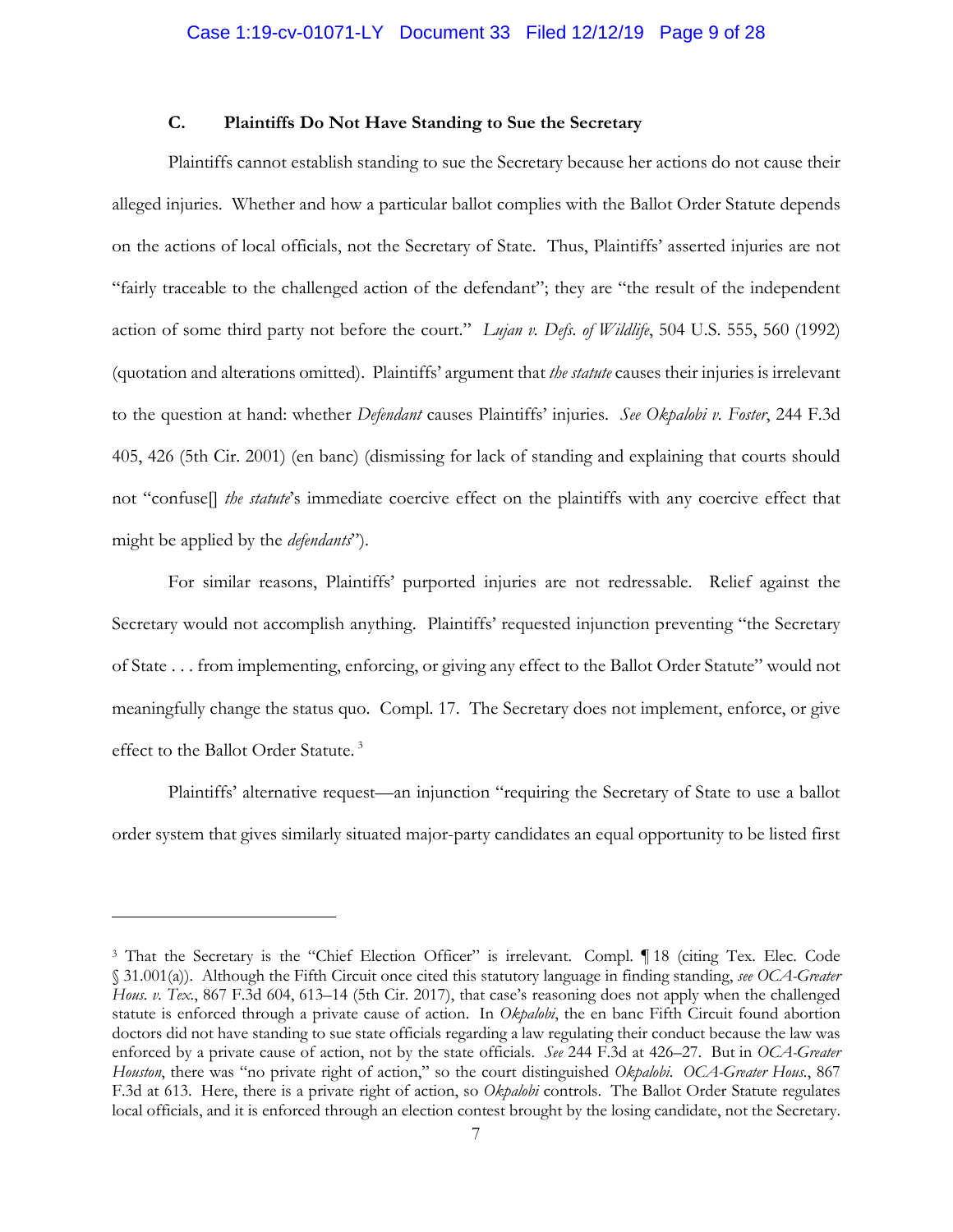# Case 1:19-cv-01071-LY Document 33 Filed 12/12/19 Page 10 of 28

on the ballot"—would be equally ineffective. *Id.* Because the Secretary does not prepare the relevant ballots, the Secretary's "use [of] a ballot order system" could not redress Plaintiffs' purported injuries.

Local officials, unaffected by the judgment in this case but bound by state law, would presumably continue to implement the Ballot Order Statute just as they do now. Plaintiffs do not request an injunction ordering the Secretary of State to order local officials to disregard the Ballot Order Statute, but even if they did, this Court could not grant it. *See Okpalobi*, 244 F.3d at 427 (emphasizing "the elemental fact that a state official cannot be enjoined to act in any way that is beyond his authority to act in the first place").

When, "[f]or all practical purposes," any relief entered against the defendant would be "utterly meaningless," the plaintiff cannot establish redressability. *Id.* at 426. That is the case here.

As a result, this Court lacks jurisdiction over Plaintiffs' claims. The Secretary does not enforce the challenged statute, and she cannot control the local officials who do. That means Plaintiffs cannot overcome the State's sovereign immunity and lack standing. But even if the Secretary could control local officials, she could do so only in her official capacity, and sovereign immunity does not allow a suit to compel affirmative action by a state official.

# **II. Plaintiffs Lack Standing to Challenge the Ballot Order Statute**

Plaintiffs lack Article III standing to sue any defendant because they have not suffered cognizable injuries in fact. In addition, Plaintiffs lack statutory standing because they cannot use Section 1983 to sue for alleged violations of third parties' rights.

#### **A. Miller Has Not Alleged an Injury in Fact**

The only individual plaintiff in this case, Rachel Miller, claims to be injured because the Ballot Order Statute reduces the likelihood that Democratic candidates will win elections. Compl. ¶ 13 (alleging Miller "will suffer" "[a]s a result" of Republican candidates having an "advantage" in the election). But complaints about election results are generalized grievances common to all supporters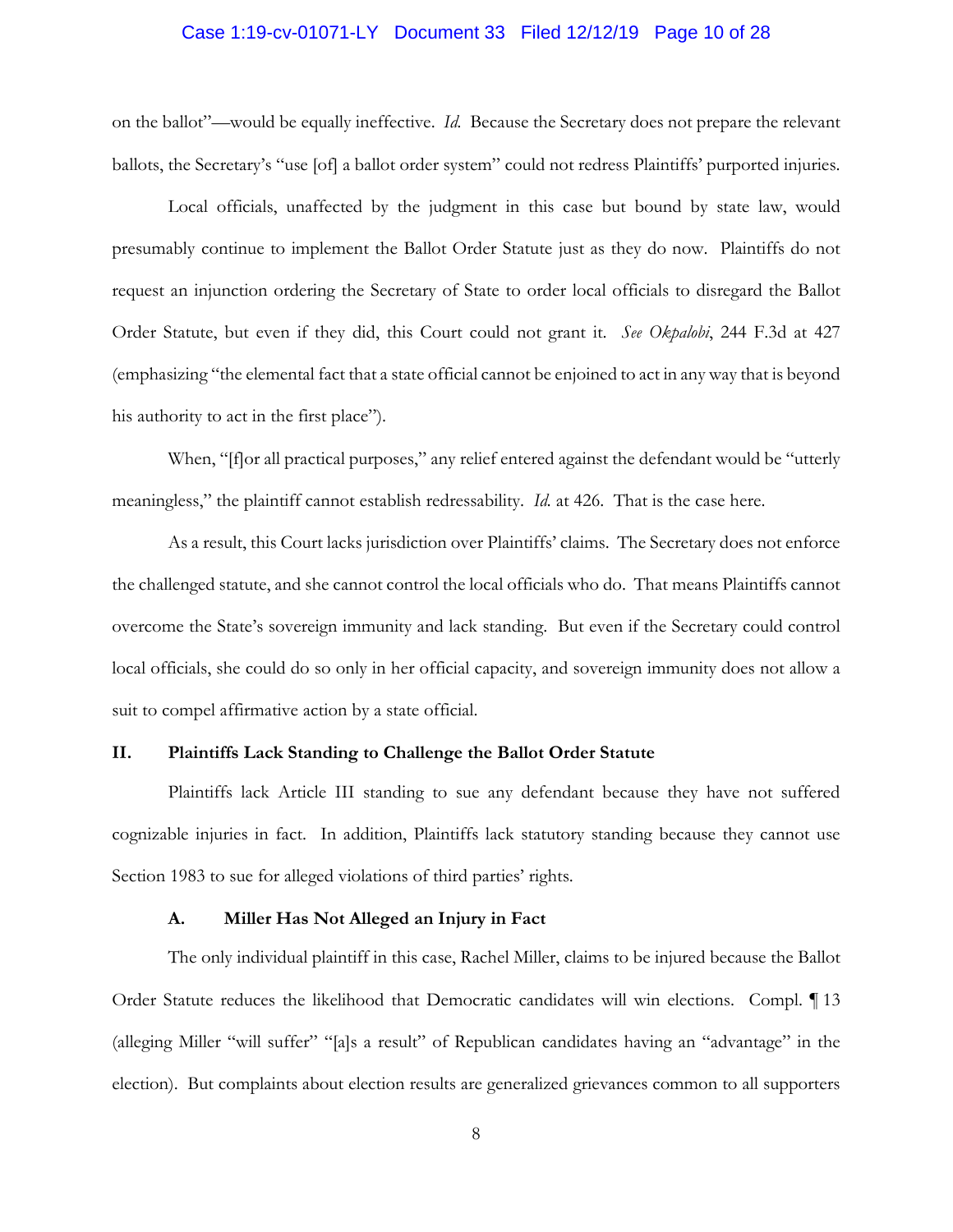### Case 1:19-cv-01071-LY Document 33 Filed 12/12/19 Page 11 of 28

of the losing party, not injuries in fact. *See Gill v. Whitford*, 138 S. Ct. 1916, 1933 (2018) ("[T]his Court is not responsible for vindicating generalized partisan preferences.").

When a "preferred candidate ... has less chance of being elected," the "harm" is not "a restriction on voters' rights and by itself is not a legally cognizable injury sufficient for standing." *Becker v. FEC*, 230 F.3d 381, 390 (1st Cir. 2000); *see also Gottlieb v. FEC*, 143 F.3d 618, 622 (D.C. Cir. 1998). Indeed, even the loss of a preferred candidate is not an injury in fact. *See Berg v. Obama*, 586 F.3d 234, 240 (3d Cir. 2009) (explaining that a plaintiff's "wish that . . . voters had chosen a different presidential candidate" is not "a legal harm").

Even if losing an election might injure a *candidate*, that loss would not constitute an injury in fact for *voters*. "Several other Circuit Courts have also concluded that a voter fails to present an injuryin-fact when the alleged harm is abstract and widely shared or is only derivative of a harm experienced by a candidate." *Crist v. Comm'n on Presidential Debates*, 262 F.3d 193, 195 (2d Cir. 2001). Moreover, Miller has not plausibly alleged that any particular candidate will in fact lose an election because of the Ballot Order Statute. *See Clapper v. Amnesty Int'l USA*, 568 U.S. 398, 410 (2013) (requiring an injury to be "certainly impending"); *Wagner v. Cruz*, No. 2:16-cv-55, 2016 WL 1089245, at \*3 (D. Utah Mar. 18, 2016) (describing as speculative an alleged injury that turned on whether a candidate would win an election), *aff 'd*, 662 F. App'x 554, 555 (10th Cir. 2016) (agreeing with "the district court's cogent, thoughtful analysis of the standing question").

Miller also claims that she suffers an injury in fact from the extra time she spends trying to help Democratic candidates avoid defeat at the polls. But that purported injury rests on the same shaky foundation. Because the defeat of a Democratic candidate is not a cognizable injury, neither are the costs Miller incurs in an effort to avoid that non-injury. A plaintiff "cannot manufacture standing by choosing to make expenditures based on" an alleged harm that does not itself qualify as an injury in fact. *Clapper*, 568 U.S. at 402. Those costs are, at most, self-inflicted injuries that do not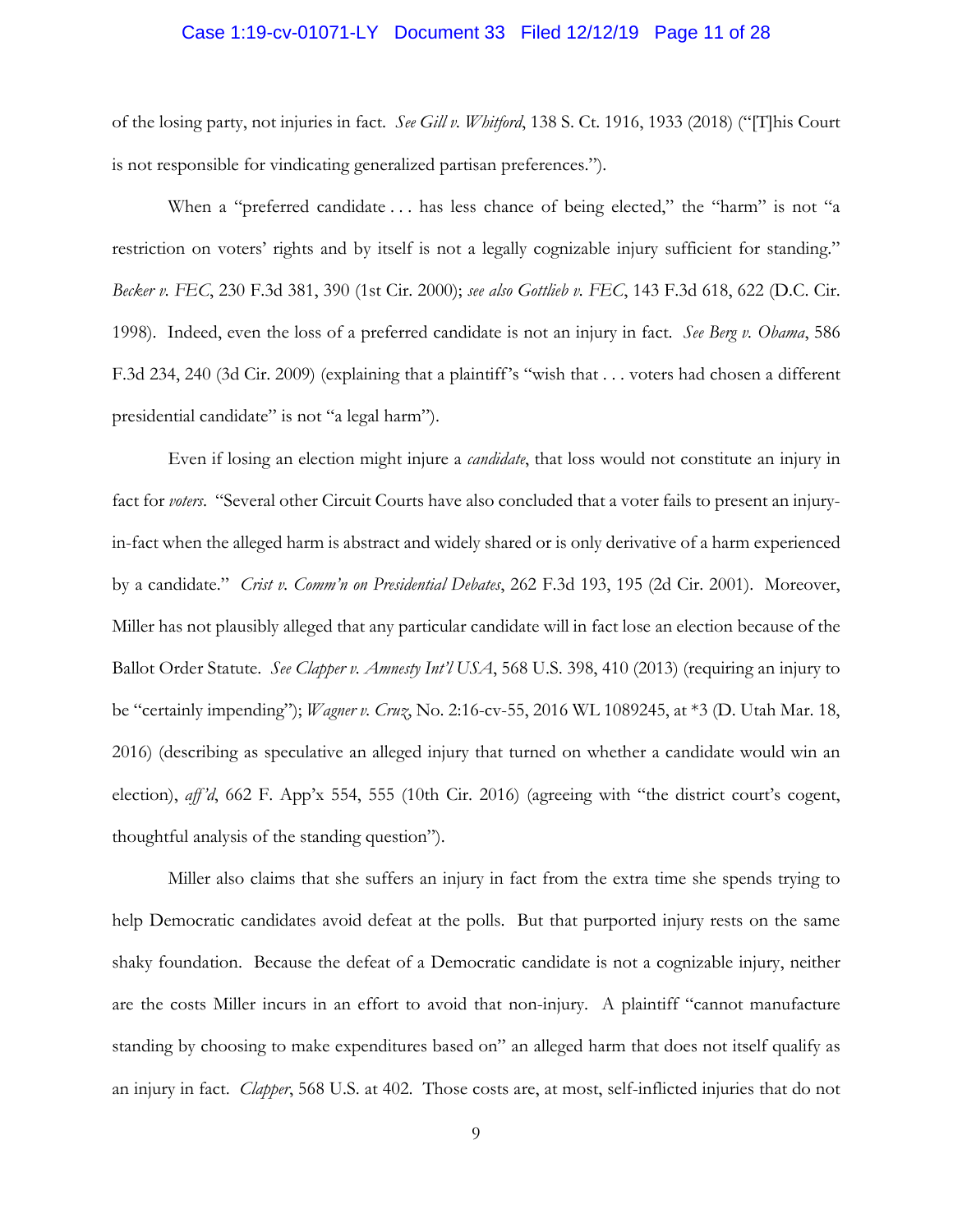### Case 1:19-cv-01071-LY Document 33 Filed 12/12/19 Page 12 of 28

provide Article III standing. *See Elec. Privacy Info. Ctr. v. Presidential Advisory Comm'n on Election Integrity*, 878 F.3d 371, 379 (D.C. Cir. 2017); *Food & Water Watch, Inc. v. Vilsack*, 808 F.3d 905, 923 (D.C. Cir. 2015) (Henderson, J., concurring in the judgment) ("[I]njury attendant on the avoidance of an uncognizable injury is itself insufficient for standing because, for one thing, it is self-imposed.").

Miller cannot plausibly allege any other injury in fact. The Ballot Order Statute does not affect her ability to vote. Based on her own allegations, the statute does not prevent her from "vot[ing] consistently for Democratic Party candidates." Compl. ¶ 13.

Nor has Miller suffered a vote-dilution injury. *See id.* "The harm of vote dilution . . . . arises when an election practice—most commonly, the drawing of district lines—devalues one citizen's vote as compared to others." *Gill*, 138 S. Ct. at 1935 (Kagan, J., concurring). For example, in one-personone-vote cases, the injury is that a vote in an "overpopulated district . . . count[s] for less than" a vote in an underpopulated district. *Id.* Similarly, in cracking or packing cases, the injury is "be[ing] placed in legislative districts deliberately designed to 'waste' . . . votes in elections where their chosen candidates will win in landslides (packing) or are destined to lose by closer margins (cracking)." *Id.* at 1930 (majority).

In this case, however, Miller's vote is neither devalued nor wasted. Miller does not complain about her districts. She claims only that her vote does not lead to electoral success because other voters choose a different candidate. Compl. ¶ 13. That is not vote dilution. It is losing an election. Miller has pled nothing to distinguish her supposed injury from the "injury" suffered by every voter who supports a losing candidate. *See Thornburg v. Gingles*, 478 U.S. 30, 57 (1986) ("[L]oss of political power through vote dilution is distinct from the mere inability to win a particular election . . . ."). That is not enough for Article III standing.

### **B. The Committee Plaintiffs Lack Standing**

The Committee Plaintiffs do not have either associational standing or organizational standing.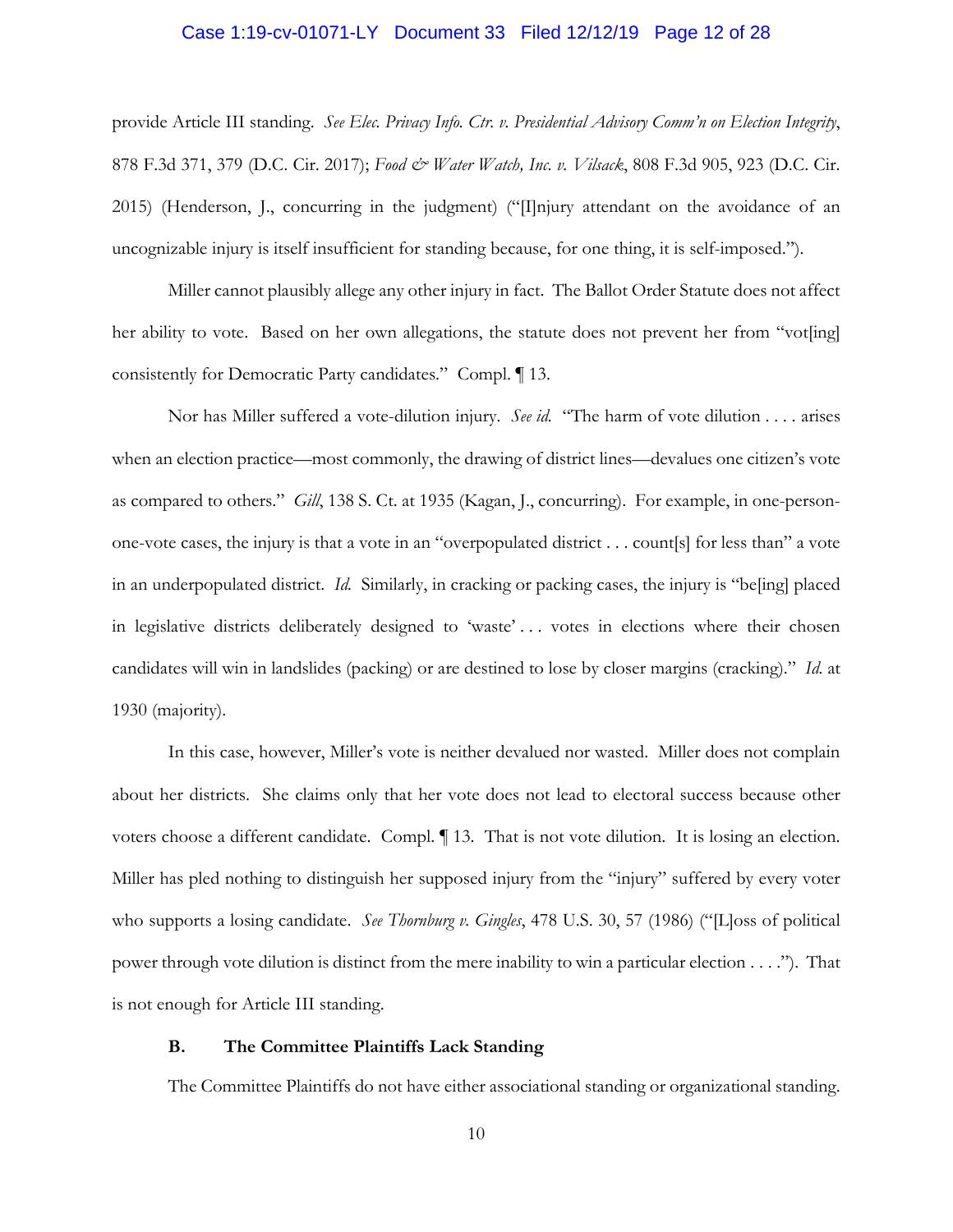# **1. Associational Standing**

The Committee Plaintiffs have not established associational standing. A plaintiff cannot have associational standing unless one of its members would have standing to sue individually. *See Hunt v. Wash. State Apple Advert. Comm'n*, 432 U.S. 333, 343 (1977); *Ctr. for Biological Diversity v. EPA*, 937 F.3d 533, 536 (5th Cir. 2019). Thus, the Committee Plaintiffs must "identify members who have suffered the requisite harm" for injury in fact. *Summers v. Earth Island Inst.*, 555 U.S. 488, 499 (2009); *see also NAACP v. City of Kyle*, 626 F.3d 233, 237 (5th Cir. 2010) (requiring evidence of "a specific member").

Because the Committee Plaintiffs have not alleged the existence of specific members, let alone specific members with individual standing, their claims should be dismissed. *See Ga. Republican Party v. SEC*, 888 F.3d 1198, 1203 (11th Cir. 2018); *Draper v. Healey*, 827 F.3d 1, 3 (1st Cir. 2016) (dismissing under Rule 12(b)(1) because plaintiff did not identify a member who was affected by the challenged regulation).

At least some of the Committee Plaintiffs may not be able to allege that they have individual members at all. The DSCC and the DCCC, for example, do not describe themselves as membership organizations. Compl. ¶¶ 16–17. Not having members is fatal to associational standing. *See Hunt*, 432 U.S. at 344 (requiring "indicia of membership in an organization" for associational standing); *City of Olmsted Falls v. FAA*, 292 F.3d 261, 267–68 (D.C. Cir. 2002).

To be sure, the Committee Plaintiffs work on behalf of various candidates, but the beneficiaries of a plaintiff's services do not qualify as members for purposes of associational standing. *See Ne. Ohio Coal. for Homeless v. Blackwell*, 467 F.3d 999, 1010 n.4 (6th Cir. 2006) ("[T]he Northeast Ohio Coalition for the Homeless apparently seeks to assert a form of representational standing never recognized by any court—standing on behalf of the group served by the organization.").

The only voter identified in the Complaint is Miller, but the Complaint does not allege that Miller is currently a member of any of the associational plaintiffs. Compl.  $\P$  13. She therefore cannot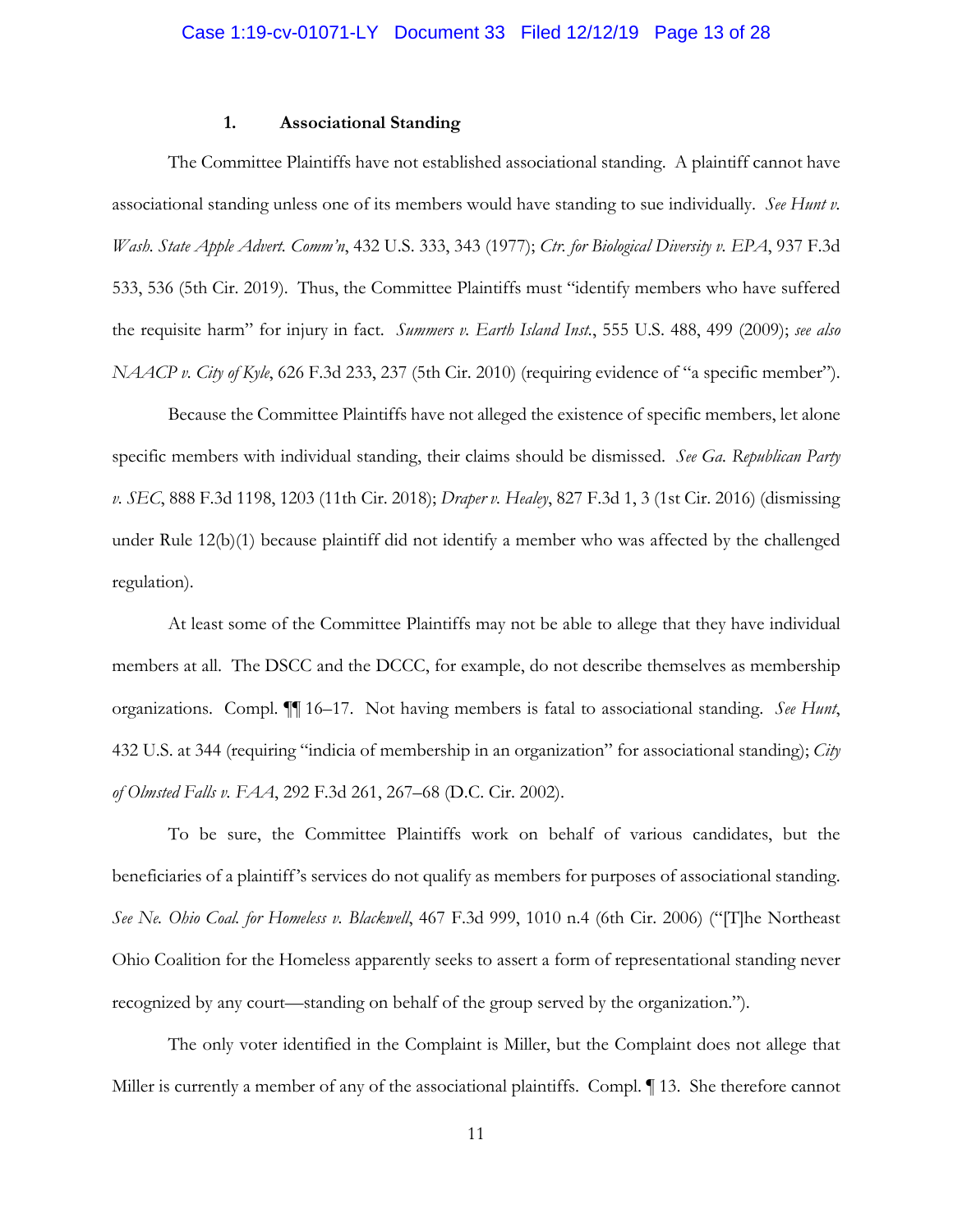### Case 1:19-cv-01071-LY Document 33 Filed 12/12/19 Page 14 of 28

give them associational standing. But even if she were a member, that would not help the Committee Plaintiffs because Miller lacks standing for the reasons explained above. *See supra* Part II.A.

### **2. Organizational Standing**

The Committee Plaintiffs do not have organizational standing because they have not plausibly alleged that they, as organizations, will suffer injuries in fact. At minimum, they cannot allege cognizable injuries unless the Ballot Order Statute will affect the outcomes of individual races. But Plaintiffs do not allege that ballot order will be outcome determinative in any particular race.

An organization has standing to sue if it satisfies the same Article III requirements of injuryin-fact, causation, and redressability applicable to individuals. *City of Kyle, Tex.*, 626 F.3d at 237 (citing *Lujan*, 504 U.S. at 560–61). "[A]n organization may establish injury in fact by showing that it had diverted significant resources to counteract the defendant's conduct; hence, the defendant's conduct significantly and 'perceptibly impaired' the organization's ability to" conduct its routine ""activities with the consequent drain on the organization's resources<sup>[.]""</sup> *Id.* at 238 (quoting *Havens Realty Corp. v. Coleman*, 455 U.S. 363, 379 (1982)). "Not every diversion of resources to counteract [a] defendant's conduct, however, establishes an injury in fact." *Id.* Rather, any "[s]uch injury must be 'concrete and demonstrable.'" *Id.*

Thus, to establish standing, "an organizational plaintiff must explain how the activities it undertakes in response to the defendant's conduct differ from its 'routine  $\parallel$  activities," and must "identify 'specific projects that [it] had to put on hold or otherwise curtail in order to respond to' the defendant's conduct." *Def. Distributed v. U.S. Dep't of State*, No. 1:15-cv-372, 2018 WL 3614221, at \*4 (W.D. Tex. July 27, 2018) (quoting *City of Kyle*, 626 F.3d at 238). *See also, e.g., ACORN v. Fowler*, 178 F.3d 350, 358 (5th Cir. 1999) (holding that organization's expenditures must be "caused by an[] action by" the defendant that the organization "claims is illegal, as opposed to part of the normal, day-to-day operations of the group" to confer standing) (citing *Fair Hous. Council of Suburban Phila. v. Montgomery*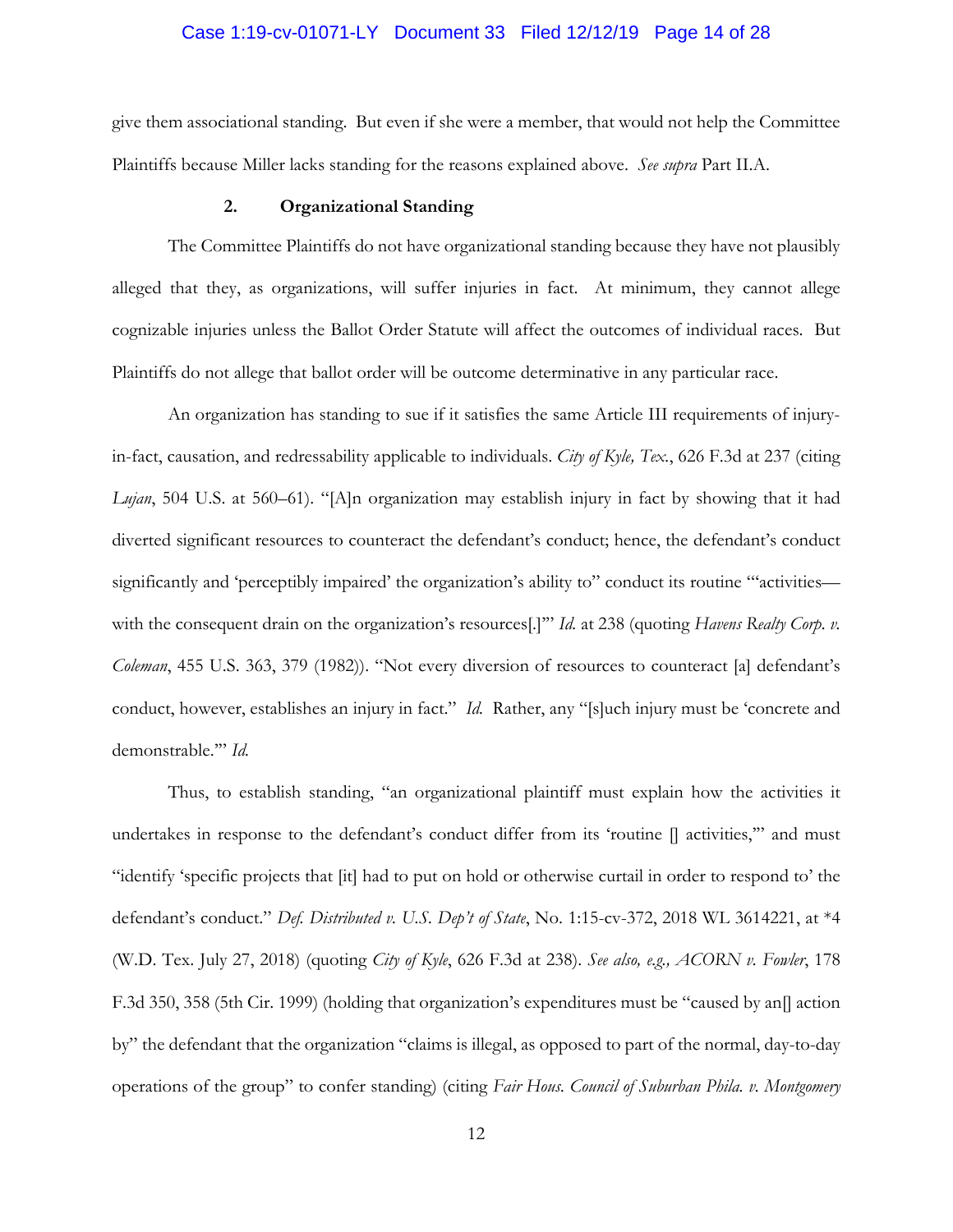*Newspapers*, 141 F.3d 71, 78 & n.5 (3d Cir. 1998)).4

 $\overline{a}$ 

Plaintiffs allege that Texas has had close races in the past, Compl. ¶¶ 29–31, and that "[t]here are likely to be even more highly competitive races in Texas in 2020," *id.* ¶ 33. But Plaintiffs conspicuously fail to allege that the Ballot Order Statute will cause any Democratic candidate to lose a race he otherwise would have won. Plaintiffs leave the Court to speculate about whether any given candidate will lose his next election and whether the Ballot Order Statute would be the cause of such a loss. *See Clapper*, 568 U.S. at 410–11. No such injury is "certainly impending." *Id.* at 410.

True, Plaintiffs allege that they expend resources to avoid the *possibility* of losing elections due to the Ballot Order Statute. Compl. ¶¶ 14–17. But Plaintiffs "cannot manufacture standing merely by inflicting harm on themselves based on their fears of hypothetical future harm that is not certainly impending." *Clapper*, 568 U.S. at 416; *see also supra* Part II.A.

But even if the Committee Plaintiffs could rely on their reaction to the Ballot Order Statute, it still would not constitute an injury in fact. First, Plaintiffs' alleged reaction is to support Democratic candidates for election, which is what they do anyway. Thus, "Plaintiffs have not explained how the activities" they say the Ballot Order Statute leads them to undertake "differ from [their] routine [political] activities." *City of Kyle*, 626 F.3d at 238.

Second, "Plaintiffs have not identified any specific projects that [they] had to put on hold or otherwise curtail in order to respond to the" Ballot Order Statute. *Id.*; *see also La. ACORN Fair Hous. v. LeBlanc*, 211 F.3d 298, 305 (5th Cir. 2000). Vague references to "efforts in other states" do not suffice. Compl. ¶¶ 16–17.

<sup>4</sup> *See also, e.g.*, *Advocacy Ctr. v. La. Tech Univ.*, No. 18-cv-0934, 2019 WL 1303212, at \*4 (W.D. La. Mar. 6, 2019) ("[A]lthough an organization conceivably could have standing if it incurred [] costs [], the organization still must show that it would not have incurred these costs in the absence of defendant's illegal conduct."), *report and recommendation adopted*, 2019 WL 1301983 (W.D. La. Mar. 21, 2019) (citing *ACORN v. Fowler*, 178 F.3d at 357- 58).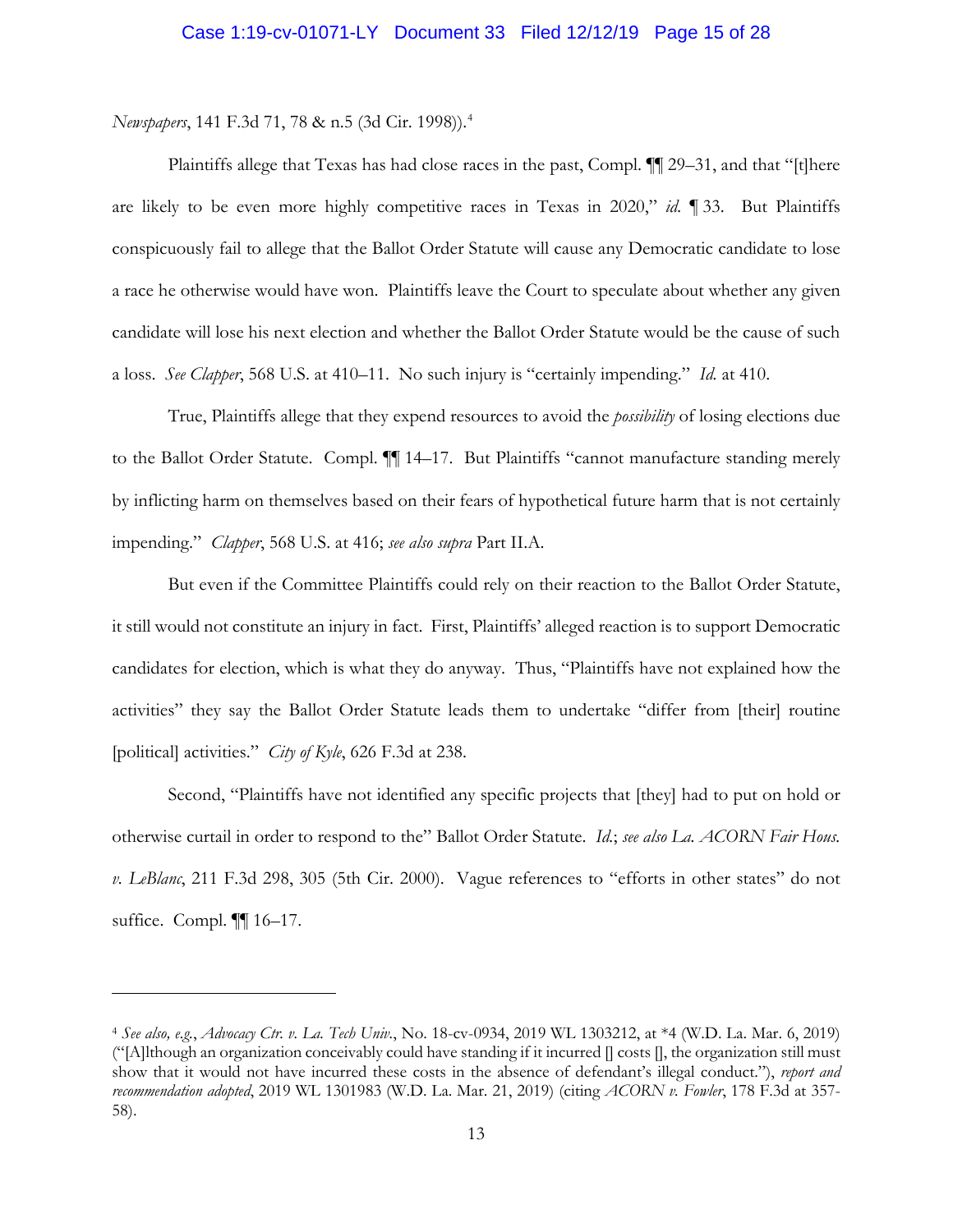Thus, Plaintiffs have not plausibly pled Article III standing. Their claims should be dismissed.

# **C. The Committee Plaintiffs Lack Statutory Standing**

Even if the Committee Plaintiffs had Article III standing, they would still lack statutory standing. *See Lexmark Int'l, Inc. v. Static Control Components, Inc.*, 572 U.S. 118, 128 n.4 (2014) (explaining statutory standing). Section 1983 provides a cause of action only when *the plaintiff* suffers "the deprivation of any rights, privileges, or immunities secured by the Constitution and laws." 42 U.S.C. § 1983. It does not provide a cause of action to plaintiffs claiming an injury based on the violation of a *third party's* rights.

Thus, Section 1983 follows the general rule that a plaintiff "must assert [her] own legal rights and interests, and cannot rest [her] claim to relief on the legal rights or interests of third parties." *Danos v. Jones*, 652 F.3d 577, 582 (5th Cir. 2011) (quoting *Warth v. Seldin*, 422 U.S. 490, 499 (1975)) (alterations in original). When "[t]he alleged rights at issue" belong to a third party, rather than the plaintiff, the plaintiff lacks statutory standing, regardless of Article III standing. *Id.*; *see also Conn v. Gabbert*, 526 U.S. 286, 292–93 (1999).

Here, both of Plaintiffs' claims depend on the right to vote. Compl. ¶ 50 (basing Count I on "the fundamental right to vote"); *id.* ¶ 54 (basing Count II on "the right to vote on equal terms"). But the Committee Plaintiffs, as artificial entities, do not have voting rights. "It goes without saying that political parties, although the principal players in the political process, do not have the right to vote." *Vieth v. Pennsylvania*, 188 F. Supp. 2d 532, 546 (M.D. Pa. 2002); *see also Concerned Home Care Providers, Inc. v. Cuomo*, 783 F.3d 77, 91 (2d Cir. 2015). The Committee Plaintiffs are necessarily asserting the rights of third parties.

The Committee Plaintiffs therefore lack statutory standing to sue under Section 1983. Because this follows from the statute itself, Plaintiffs cannot invoke any exceptions related to prudential standing. *See Am. Psychiatric Ass'n v. Anthem Health Plans, Inc.*, 821 F.3d 352, 359 (2d Cir. 2016)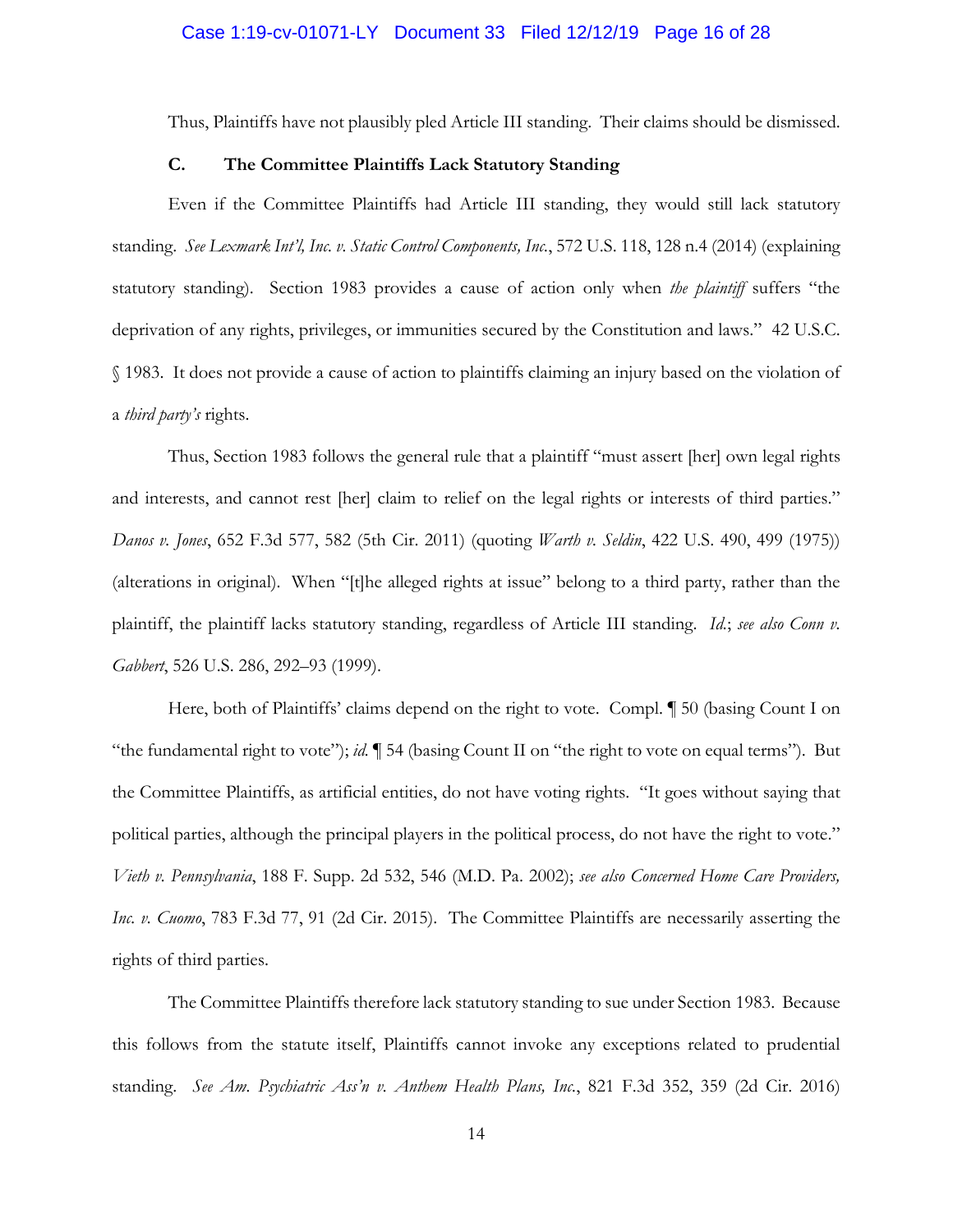# Case 1:19-cv-01071-LY Document 33 Filed 12/12/19 Page 17 of 28

("Because Congress specified in the statute who may sue, prudential standing principles do not apply.").

But even if the Committee Plaintiffs could invoke prudential-standing exceptions, their Complaint does not do so. Plaintiffs do not allege that they have "a 'close' relationship with" voters, and there is no reason to think voters face any "hindrance" to protecting their "own interests." *Kowalski v. Tesmer*, 543 U.S. 125, 130 (2004) (noting the Supreme Court has generally "not looked favorably upon third-party standing").

# **III. The Political Question Doctrine Bars Consideration of Plaintiffs' Claims**

Sometime "the judicial department has no business entertaining [a] claim of unlawfulness because the question is entrusted to one of the political branches or involves no judicially enforceable rights." *Rucho v. Common Cause*, 139 S. Ct. 2484, 2494 (2019) (quotation omitted). Such claims present nonjusticiable "political questions" because they are "outside the courts' competence and therefore beyond the courts' jurisdiction." *Id.* "Among the political question cases the Court has identified are those that lack 'judicially discoverable and manageable standards for resolving [them].'" *Id.* (quoting *Baker v. Carr*, 369 U.S. 186, 217 (1962)).

*Rucho* held that partisan gerrymandering presented a political question for three reasons. First, "the Framers' decision to entrust districting to political entities" precluded "hold[ing] that legislators cannot take partisan interests into account." *Id.* at 2497. Thus, the relevant question is when political gerrymandering "has gone too far," not whether it is permissible at all. *Id.* (quotation omitted). Second, courts cannot "even begin to answer" whether gerrymandering "has gone too far" unless they know the "fair" baseline from which to measure departures. *Id.* at 2500–01. Third, in the gerrymandering context, "fairness" could be defined in different ways, and "[t]here are no legal standards discernible in the Constitution for making such judgments, let alone limited and precise standards that are clear, manageable, and politically neutral." *Id.* at 2500.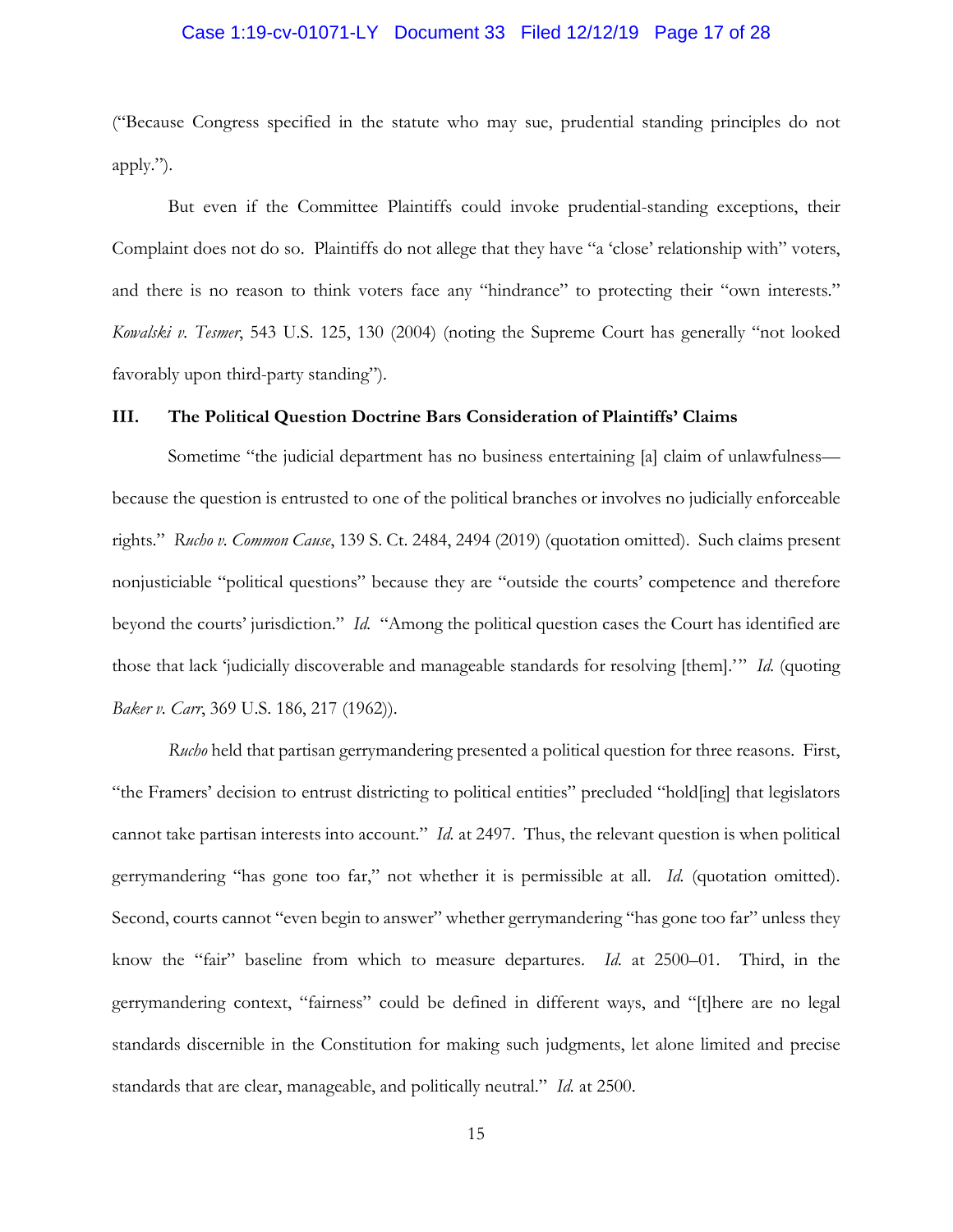# Case 1:19-cv-01071-LY Document 33 Filed 12/12/19 Page 18 of 28

So too here. First, the Framers entrusted political entities with control over ballots. To be sure, the Secretary believes the Ballot Order Statute is justified by non-partisan interests, but Plaintiffs argue otherwise. To the extent the Ballot Order Statute reflects partisan interests, the question is whether it goes "too far." Second, courts cannot determine whether the statute goes too far without defining a "fair" baseline. And third, "it is not even clear what fairness looks like in this context." *Id.*

Does fairness require that no *votes* be affected by ballot order? That no *candidate* receives a net benefit from ballot order? That no *party* receives a net benefit from ballot order? That each candidate or party have an *equal chance* of receiving any benefit from ballot order? To complicate matters, Plaintiffs seem to concede that minor parties and independent candidates can be denied not only any benefit from ballot order but also any chance of receiving any benefit from ballot order. *See* Compl. 9 n.3. As in *Rucho*, Plaintiffs have not put forward any "legal standards discernible in the Constitution for" answering these questions. 139 S. Ct. at 2500*.* As a result, Plaintiffs' claims are political, not judicial, and should be dismissed as non-justiciable.

# **IV. The Ballot Order Statute Is Constitutional**

Plaintiffs assert two claims: that the Ballot Order Statute (1) imposes an undue burden on the right to vote, Compl. ¶¶ 44–51, and (2) violates the Equal Protection Clause, *id.* ¶¶ 52–56. Both claims fail as a matter of law.

# **A. The Ballot Order Statute Does Not Burden the Right to Vote**

Plaintiffs' right-to-vote claim fails for two independent reasons. First, the Ballot Order Statute is not subject to the *Anderson-Burdick* framework because it does not implicate the right to vote. Second, even if it were subject to that framework, it would easily pass constitutional muster.

# **1. The** Anderson-Burdick **Framework Does Not Apply**

"The Constitution provides that States may prescribe '[t]he Times, Places and Manner of holding Elections for Senators and Representatives,' and the Court therefore has recognized that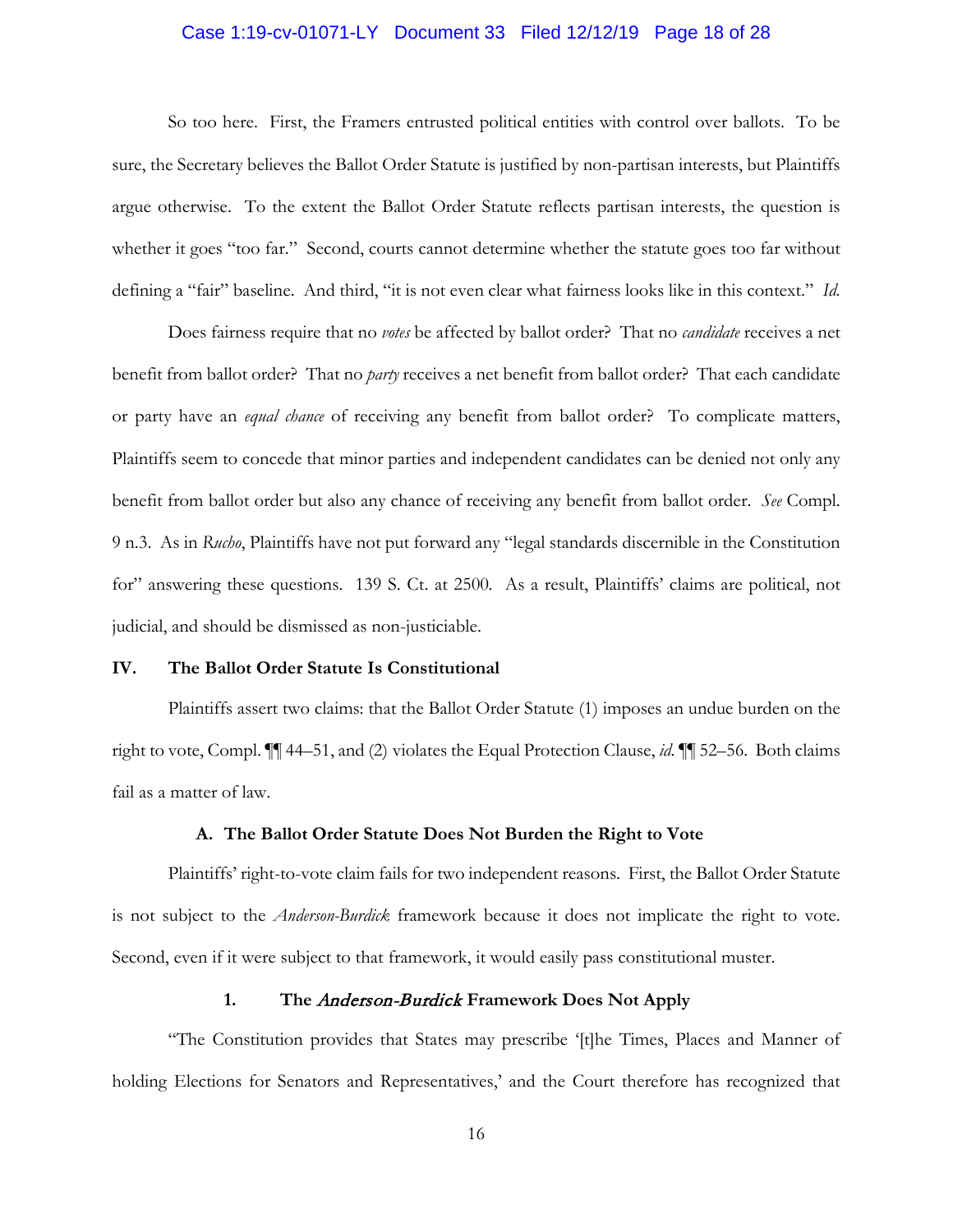### Case 1:19-cv-01071-LY Document 33 Filed 12/12/19 Page 19 of 28

States retain the power to regulate their own elections." *Burdick v. Takushi*, 504 U.S. 428, 433 (1992) (quoting U.S. Const. art. I, § 4). Given this broad authority, Texas decided to guide local officials in their preparation of ballots. "Common sense, as well as constitutional law, compels the conclusion that government must play an active role in structuring elections; 'as a practical matter, there must be a substantial regulation of elections if they are to be fair and honest and if some sort of order, rather than chaos, is to accompany the democratic processes.'" *Id.* (quoting *Storer v. Brown*, 415 U.S. 724, 730  $(1974)$ .

Because the Ballot Order Statute governs the formatting local officials use in preparing ballots, it does not regulate, much less infringe, the right to vote. But the *Anderson-Burdick* test, on which Plaintiffs rely, Compl. ¶¶ 45–46, applies only when a court "evaluate[s] a law respecting the right to vote—whether it governs voter qualifications, candidate selection, or the voting process." *Crawford v. Marion Cty. Election Bd.*, 553 U.S. 181, 204 (2008) (Scalia, J., concurring). That is because "[t]he right to vote derives from the right of association," as even the most expansive applications of the right to vote recognize. *Lubin v. Panish*, 415 U.S. 709, 721 n.\* (1974) (Douglas, J., concurring) (quoting *Storer*, 415 U.S. at 756 (Brennan, J., dissenting)).

The ability to vote for a particular candidate may implicate the right of association, *see Burdick*, 504 U.S. at 433, but the Ballot Order Statute does not. It is unlike the restrictive ballot-access laws in *Anderson* and *Burdick*, which would have prevented supporters of certain candidates from voting for those candidates. *Anderson v. Celebrezze*, 460 U.S. 780, 782–83 (1983); *Burdick*, 504 U.S. at 430.

Regardless of the order used on a ballot, each voter remains equally able to vote for and associate with any candidate. "[M]ere ballot order denies neither the right to vote, nor the right to appear on the ballot, nor the right to form or associate in a political organization." *Libertarian Party of Va. v. Alcorn*, 826 F.3d 708, 717 (4th Cir. 2016). "[A]ccess to a preferred position on the ballot so that one has an equal chance of attracting the windfall vote is not a constitutional concern*.*" *Id.* at 719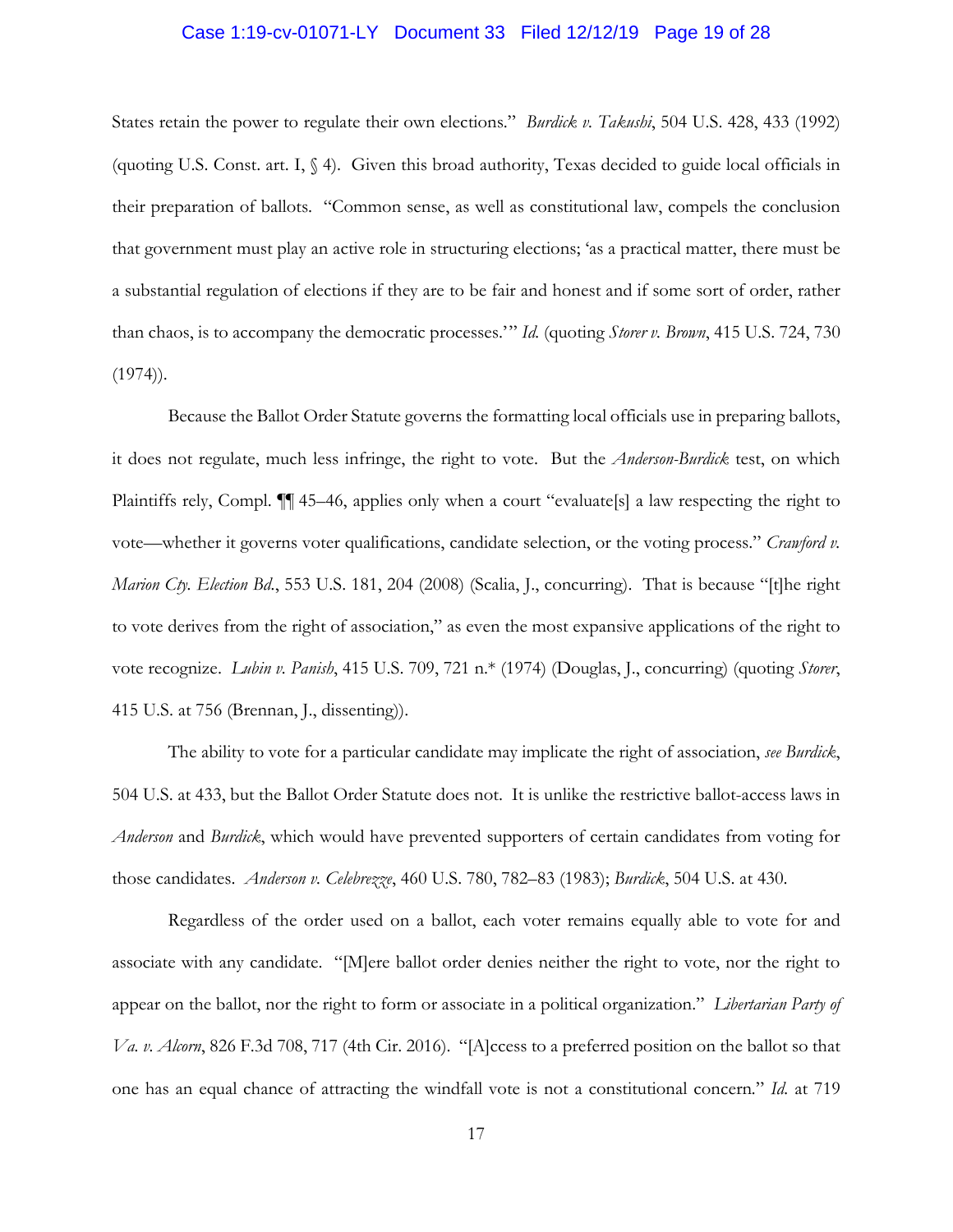(quoting *New All. Party v. N.Y. State Bd. of Elections*, 861 F. Supp. 282, 295 (S.D.N.Y. 1994)).

If, as Plaintiffs assert, the Ballot Order Statute makes it harder for some candidates to win elections, that is because fewer voters want to support a particular candidate, not because those candidates' supporters cannot vote as they wish. In substance, Plaintiffs complain that voters refuse to associate with them, not that voters cannot associate with them. "The First Amendment right to associate and to advocate provides no guarantee that a speech will persuade or that advocacy will be effective." *Smith v. Ark. State Highway Emps., Local 1315*, 441 U.S. 463, 464–65 (1979) (citations and quotations omitted).

# **2. In Any Event, the Ballot Order Statute Satisfies** Anderson-Burdick

If the Court concludes *Anderson-Burdick* applies, the Ballot Order Statute should easily pass muster. The burden on Plaintiffs, if any, is *de minimis*, and the statute advances weighty State interests.

Plaintiffs cannot claim any serious burden on the right to vote. As the Southern District of Texas found in a similar challenge to Texas's ballot order scheme, "[u]nder *Anderson*, the character and magnitude of the plaintiff's asserted constitutional violation is slight. Voters who wish to support him may look a bit further down the ballot . . . ." *Meyer v. Texas*, No. H-10-cv-3860, 2011 WL 1806524, at \*6 (S.D. Tex. May 11, 2011) (citation and quotations omitted) (rejecting a write-in candidate's claim).

According to the Seventh Circuit, being listed third or even lower on the ballot "may result" in a "relatively slight disadvantage." *Bd. of Election Comm'rs of Chi. v. Libertarian Party of Ill.*, 591 F.2d 22, 27 (7th Cir. 1979). Surely being listed second, the purported plight of Plaintiffs' preferred candidates, is *de minimis*. Because the Ballot Order Statute does not seriously burden the right to vote, it is subject to relaxed scrutiny. *See Burdick*, 504 U.S. at 434. Thus, "even assuming some positional advantage here, the voters' right to choose their representatives is not sufficiently infringed as to warrant strict scrutiny . . . ." *Clough v. Guzzi*, 416 F. Supp. 1057, 1067 (D. Mass. 1976) (upholding the listing of incumbents first).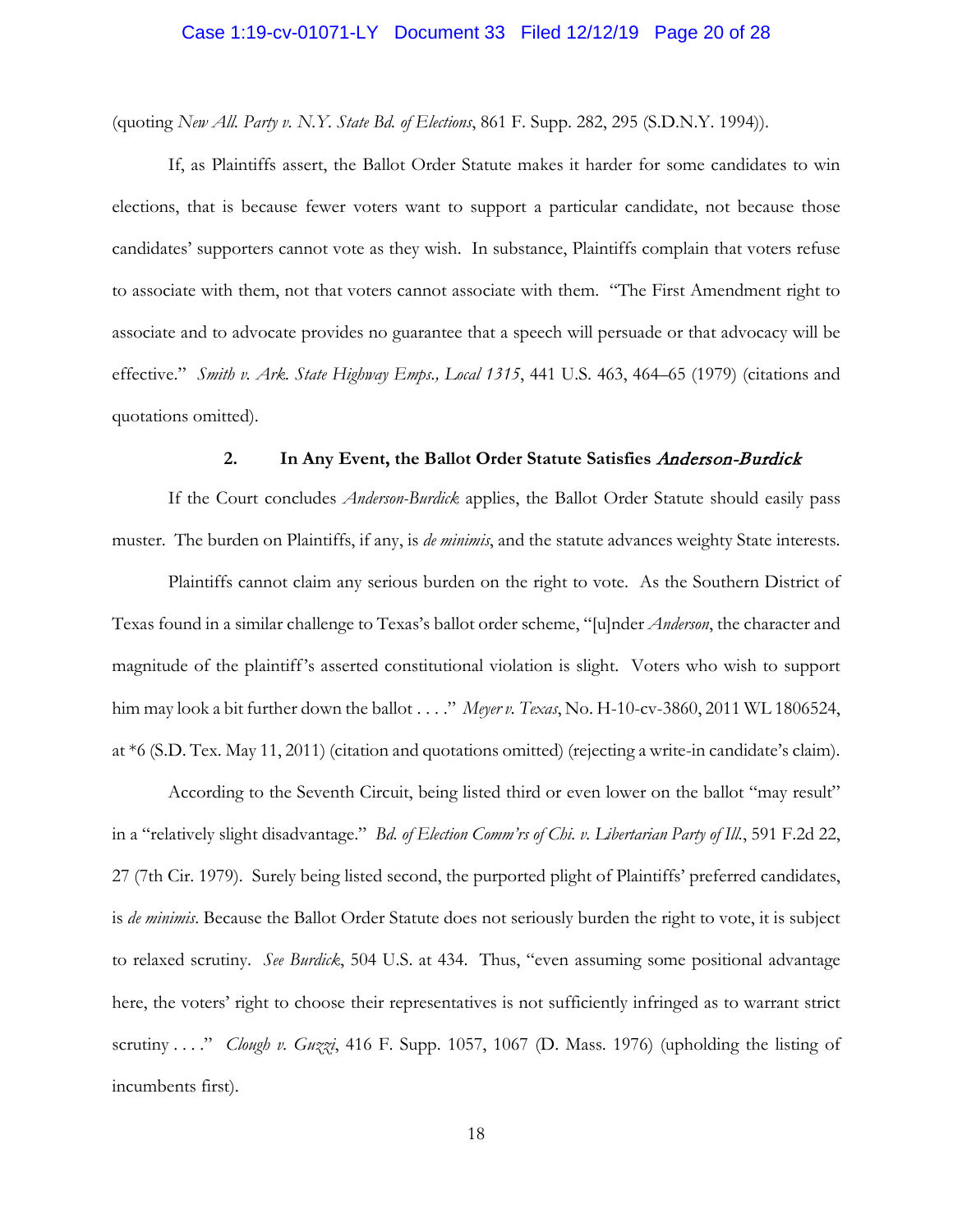### Case 1:19-cv-01071-LY Document 33 Filed 12/12/19 Page 21 of 28

The Ballot Order Statute furthers weighty State interests that are more than sufficient to satisfy *Anderson-Burdick*. Those interests include: preventing gamesmanship, avoiding voter confusion, making voting easier, and simplifying administration. *See Burdick*, 504 U.S. at 433 (recognizing State interests in "fair and honest" elections characterized by "order, rather than chaos").

Preventing Gamesmanship: If the order in which a candidate appears on the ballot provides a benefit, that benefit should be allocated in a way that avoids gamesmanship by government officials. And if Texas citizens believe ballot order matters, avoiding the appearance of gamesmanship is also important. That requires the use of a neutral, easy-to-implement, and easy-to-enforce rule announced in advance. That is exactly what the Ballot Order Statute provides. *See Meyer*, 2011 WL 1806524, at \*6 (noting the "state's regulatory interests in organizing a clear and intelligible ballot, presenting a logical arrangement based on the reasonable and nondiscriminatory basis of historical strength of support, and displaying candidates in a simple way that avoids voter confusion.").

The statute is neutral because it turns on gubernatorial elections, which either party can win. *Cf. Graves v. McElderry*, 946 F. Supp. 1569 (W.D. Okla. 1996) (holding unconstitutional a statute requiring Democratic candidates to be listed first). It also ensures local officials cannot improperly alter ballot order on a case-by-case basis. The ease of implementation, and the ease of ensuring the statute was implemented correctly, make any deviations from the Ballot Order Statute particularly obvious. That encourages compliance by local officials and citizen trust in government.

Avoiding Voter Confusion: Many voters choose candidates based on partisan affiliation. *See* Compl. ¶ 13; *Libertarian Party of Va.*, 826 F.3d at 719. Thus, using a consistent party order avoids voter confusion. If voters see that Party A is to the left, Party B is in the middle, and Party C is on the right, they are more likely to successfully pick their preferred candidates. If the party order on a ballot is inconsistent, then a voter is more likely to accidentally select a candidate from a party that he does not prefer. *See Libertarian Party of Va.*, 826 F.3d at 720 ("The ballot law ensures that if a party's candidate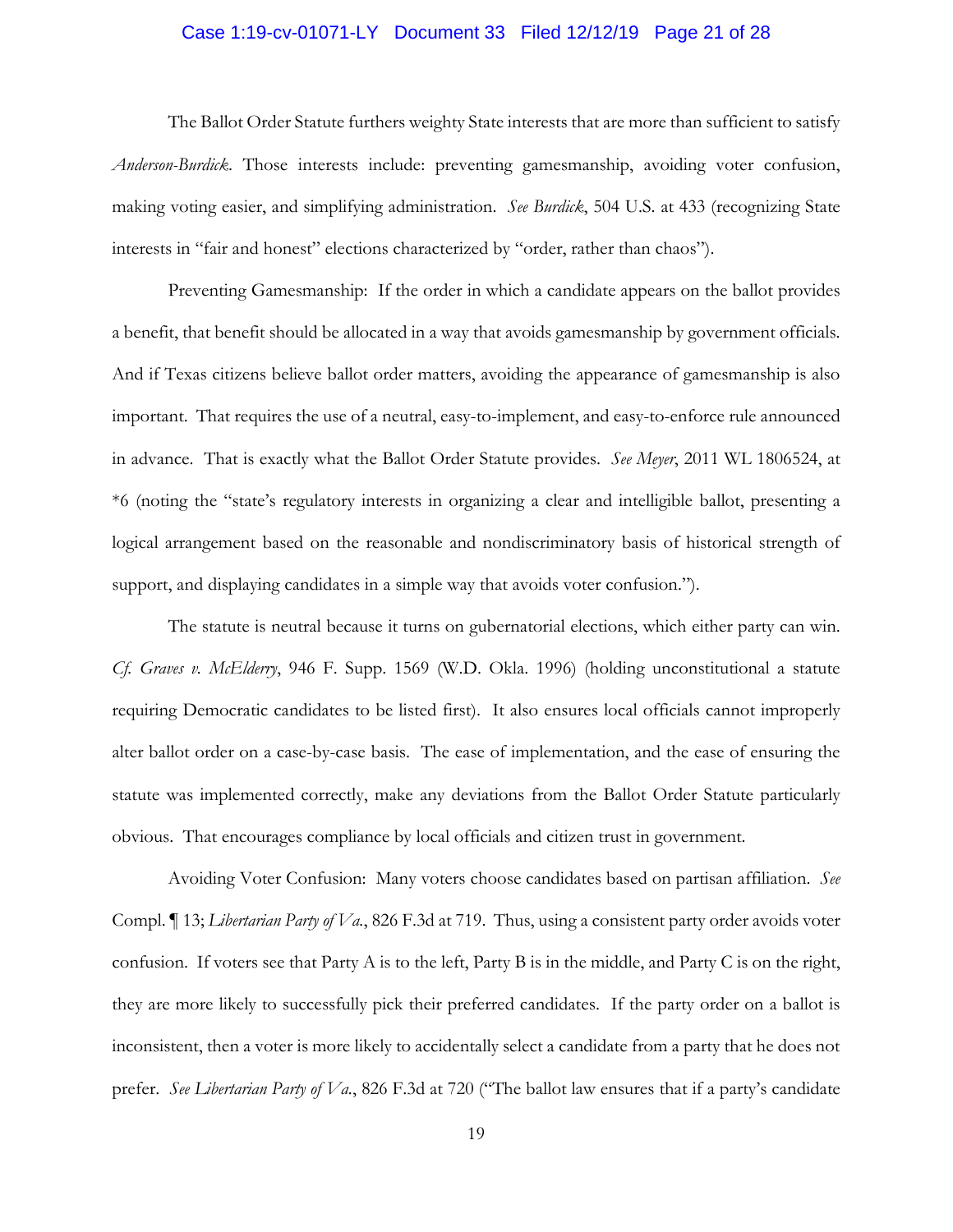### Case 1:19-cv-01071-LY Document 33 Filed 12/12/19 Page 22 of 28

for United States Senator is listed second, for example, then candidates from that party will be second in lists for other offices as well. This again advances the state's interest in efficient procedures for the election of public officials. It makes the ballot more easily decipherable, especially for voters looking for candidates affiliated with a given party." (quotation and citation omitted)); *Green Party of Tenn. v. Hargett*, No. 3:11-cv-692, 2016 WL 4379150, at \*40 (M.D. Tenn. Aug. 17, 2016), *aff'd*, No. 16-6299, 2017 WL 4011854 (6th Cir. May 11, 2017) ("[T]he State's interest in party-order symmetry is also an important interest that is sufficiently weighty to justify the ballot-order statute.").

Making Voting Easier: To be sure, voters can determine partisan identification in other ways. But keeping a consistent party order eases the burden on voters. "Listing candidates by party allows voters to more quickly find their preferred choice for a given office, especially when party loyalties influence many voters' decisions." *Libertarian Party of Va.*, 826 F.3d at 719. That makes the individual voting experience more pleasant and makes lines to vote move more quickly.

Ordering parties in terms of past popularity enables most voters to reach their preferred candidates more quickly. "Additionally, other federal courts have noted a state's legitimate interests in basing ballot placement upon a showing of past strength amongst the electorate." *Meyer*, 2011 WL 1806524, at \*6; *see also Bd. of Election Comm'rs of Chi. v. Libertarian Party of Ill.*, 591 F.2d 22, 27 (7th Cir. 1979) ("[W]e think that it was permissible to choose the alternative that would make the ballot as convenient and intelligible as possible for the great majority of voters, who, history indicated, would wish to vote for a candidate of one of the two major parties.").

Texas has a strong interest in making voting easier. That is why it requires local officials to prepare sample ballots that voters can study before the election. *See* Tex. Elec. Code § 52.008. Under the Ballot Order Statute, sample ballots are helpful because they mirror what every voter in that locality will see when voting. Any system that gives differently ordered ballots to different voters within a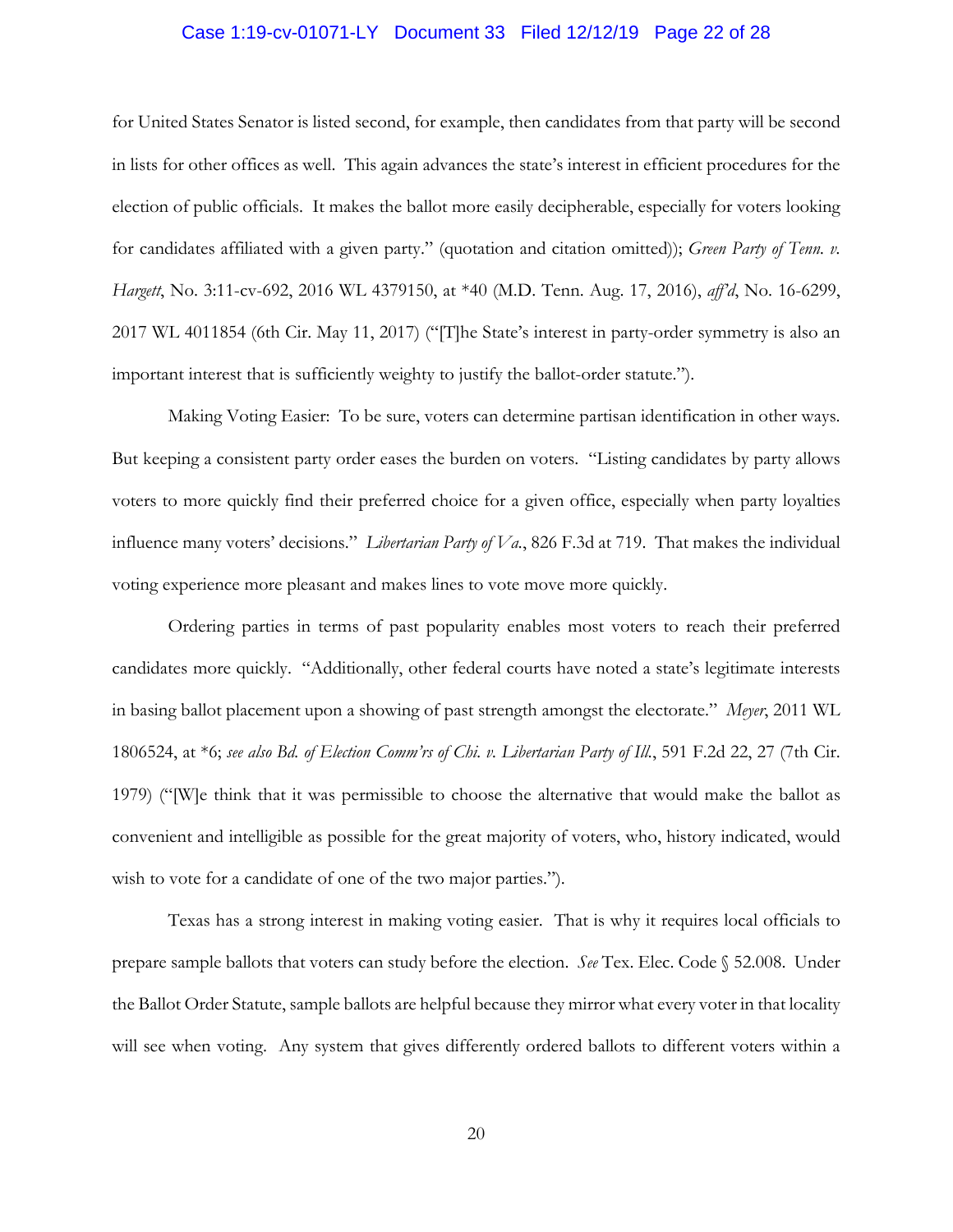# Case 1:19-cv-01071-LY Document 33 Filed 12/12/19 Page 23 of 28

locality would make sample ballots much less useful, and potentially confusing. That would, in turn, make voting more difficult.

Ease of Administration: Finally, the Ballot Order Statute is easy for local officials to administer. It requires almost no resources because they can simply refer to previous election results. Plaintiffs suggest randomized ballot order in general elections. Compl. ¶ 1. But randomized order would have disadvantages that the State reasonably seeks to avoid. While Plaintiffs fail to provide any indication of how local election officials would administer a randomized ballot system, it would undoubtedly require more resources to administer. Hosting lotteries, for example, costs time and money.

Second, it is harder to monitor compliance. Whether a local official complies with the current Ballot Order Statute is obvious. That improves not only compliance but also voter trust in government. Whether a local official actually uses a randomization process can be difficult to determine. Because a random process could lead to any result, no result would be conclusive evidence of official malfeasance. Thus, using a randomized order might diminish both actual election integrity and voter confidence in election integrity. *See Eu v. S.F. Cty. Democratic Cent. Comm.*, 489 U.S. 214, 231 (1989) (explaining that a state "indisputably has a compelling interest in preserving the integrity of its election process" (citing *Rosario v. Rockefeller*, 410 U.S. 752, 761 (1973))).

That the State uses randomized order in primary elections does not undermine the arguments above. Compl. ¶ 1. The State has good reasons for distinguishing general elections from primary elections. In primary elections, candidates cannot be placed in party order because all candidates are, by definition, members of the same party. Thus, Texas does not have the option of using the Ballot Order Statute to govern primary elections. Moreover, randomized order is more likely to be beneficial in primary elections than in general elections. On Plaintiffs' theory, voters in primary elections are more likely to be swayed by ballot order due to the lack of partisan identifiers to distinguish candidates.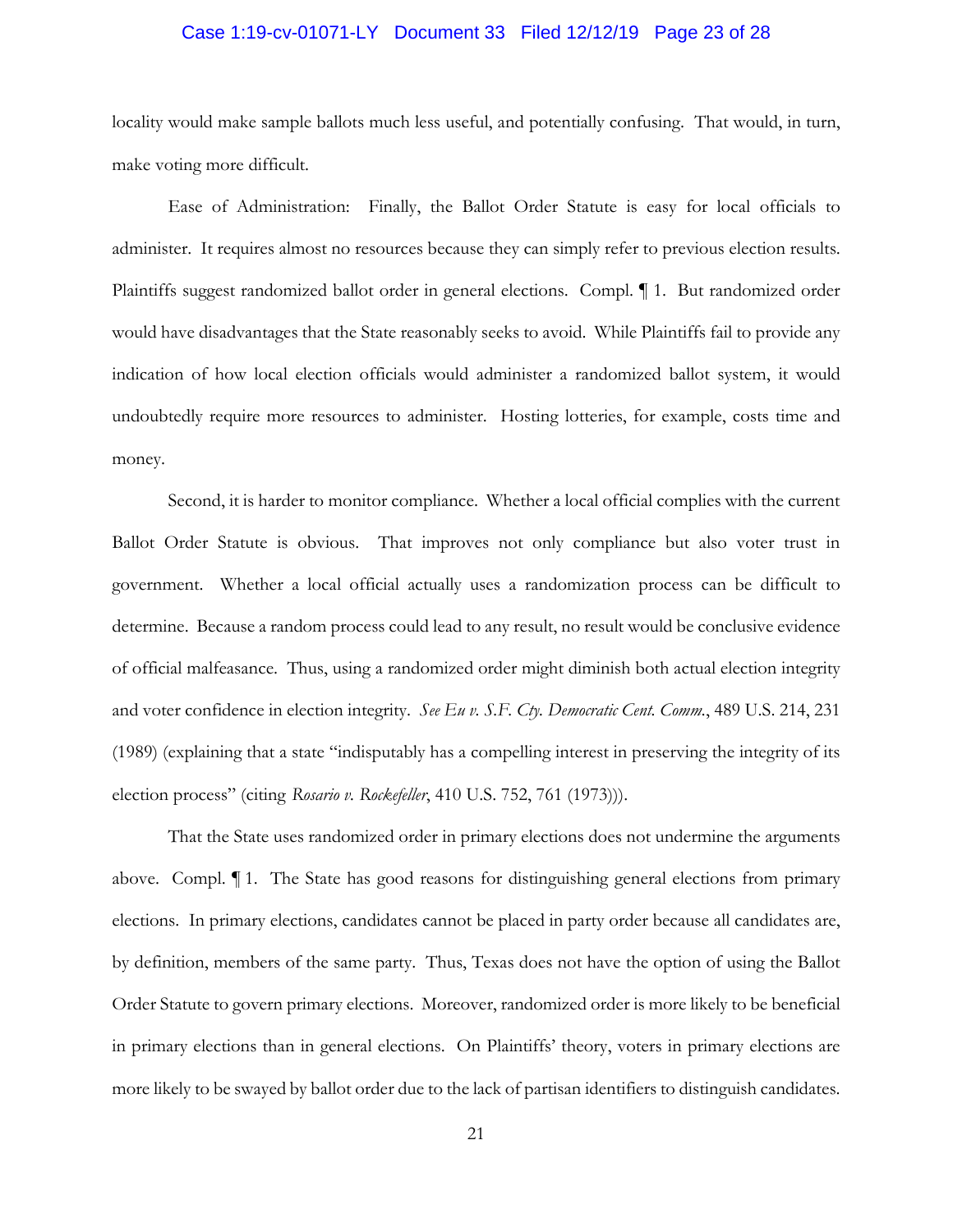For these reasons, the Ballot Order Statute does not violate anyone's right to vote.

# **B. Plaintiffs' Equal Protection Claim Also Fails**

The Ballot Order Statute does not violate the Equal Protection Clause. Plaintiffs have not plausibly alleged intentional or purposeful discrimination in which one class is favored over another. *See Bd. of Election v. Libertarian Party*, 591 F.2d 22, 24-25 (7th Cir. 1979) (ballot placement claim under the Equal Protection Clause requires a showing of "an intentional or purposeful discrimination"); *cf. Republican Party of N.C. v. Martin*, 980 F.2d 943, 955 (4th Cir. 1992) (equal protection claim involving voting rights requires allegation of "intentional discrimination against an identifiable political group and an actual discriminatory effect on that group") (internal citation omitted); *Veasey v. Abbott*, 830 F.3d 216, 230 (5th Cir. 2016) (en banc) (stating that "[p]roof of racially discriminatory intent or purpose is required to show a violation of the Equal Protection Clause" (quoting *Village of Arlington Heights v. Metro. Hous. Dev. Corp.*, 429 U.S. 252, 265 (1977))).

The Ballot Order Statute applies equally to everyone, regardless of political party. Ballot order is determined by an objective rule announced in advance. Sometimes, Democrats have been listed before Republicans. Other times, the opposite. Statutes providing neutral rules, which might benefit any political party, are not rendered discriminatory by the fact that they benefit one party when applied in particular circumstances. S*ee Rodriguez v. Popular Democratic Party*, 457 U.S. 1, 10 n.10 (1982) (holding that "a statute providing that all such vacancies [in the legislature] be filled by appointment does not have a special impact on any discrete group of voters or candidates" and thus is not discriminatory for equal-protection purposes). Moreover, if the statute it discriminatory at all, it is subject to rational basis review, which it easily survives for the same reasons it survives under the *Anderson-Burdick* framework. *See supra* Part IV.A.1.

# **V. Plaintiffs Are Not Entitled to Relief**

Plaintiffs are not entitled to the equitable relief they seek. "[T]he declaratory judgment and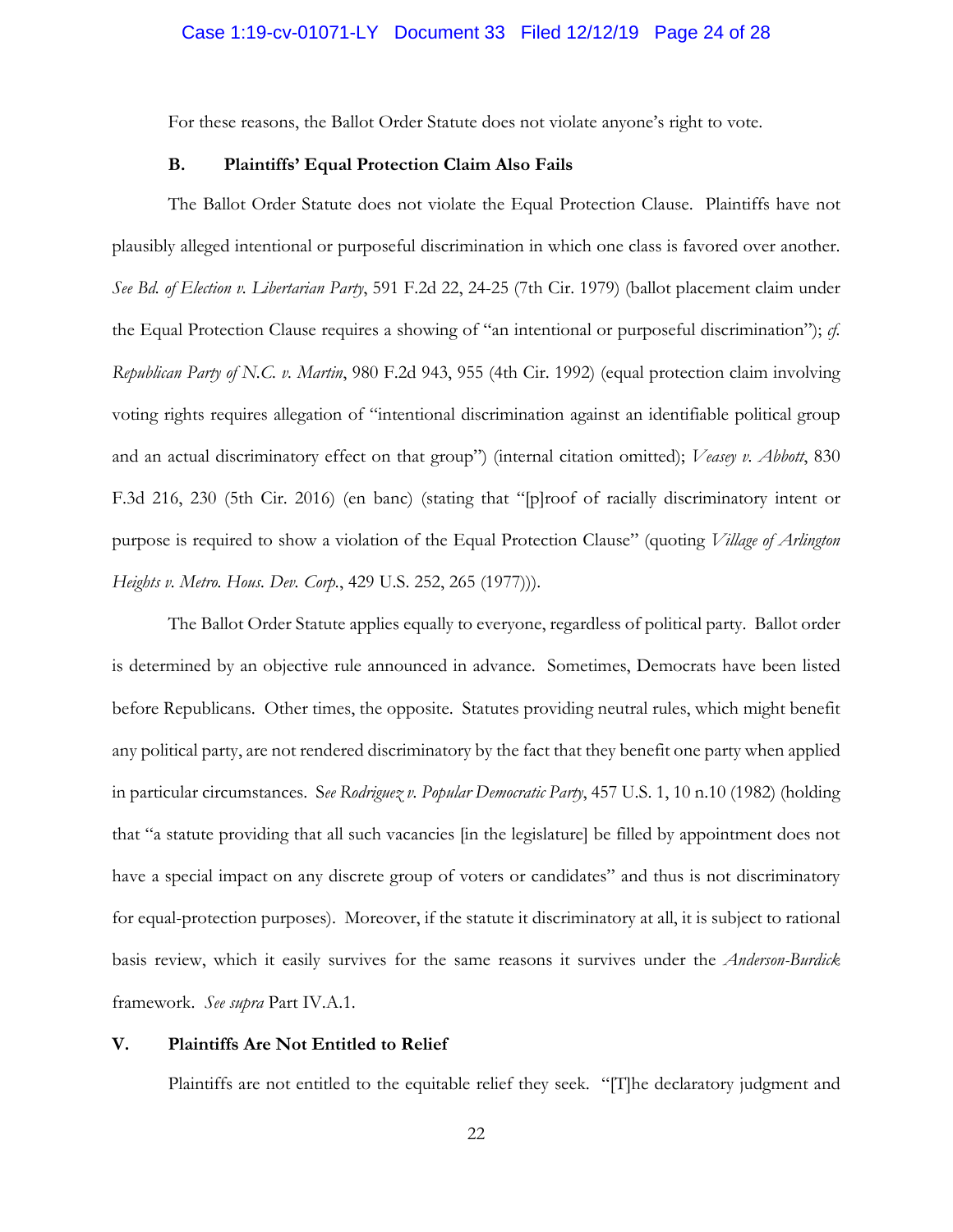### Case 1:19-cv-01071-LY Document 33 Filed 12/12/19 Page 25 of 28

injunctive remedies are equitable in nature, and other equitable defenses may be interposed." *Abbott Labs. v. Gardner*, 387 U.S. 136, 155 (1967), *abrogated on other grounds by Califano v. Sanders*, 430 U.S. 99 (1977). Here, Plaintiffs' claims fail because of laches, the benefits Plaintiffs previously accepted, unclean hands, and *in pari delicto*.

"Laches is founded on the notion that equity aids the vigilant and not those who slumber on their rights." *Nat'l Ass'n of Gov't Emps. v. City Pub. Serv. Bd. of San Antonio*, 40 F.3d 698, 708 (5th Cir. 1994) (quotation omitted). "The defense consists of three elements: (1) a delay on the part of the plaintiff in instituting suit; (2) that is not excused; and (3) that results in undue prejudice to the defendant's ability to present an adequate defense." *Id.* Each element is met here.

Plaintiffs have certainly delayed instituting suit. Texas law has been consistent since 1963. Plaintiffs could have challenged the Ballot Order Statute in the decades since then, but they did not. Instead, they waited. *See White v. Daniel*, 909 F.2d 99, 103 (4th Cir. 1990) (laches barred challenges to redistricting decisions made in 1971 and 1981 when suit was not filed until 1988).

Plaintiffs have no excuse for their delay. They are sophisticated parties represented by sophisticated counsel. *Cf. Nat'l Ass'n of Gov't Emps.*, 40 F.3d at 709. And given their involvement in the political process, Plaintiffs also must have been aware of the Ballot Order Statute and its alleged effect on electoral results. According to Plaintiffs' Complaint, the effect of ballot order was "a commonly known and accepted fact" at least as early as 1958. Compl. ¶ 19 (quoting *Kautenburger v. Jackson*, 85 Ariz. 128, 130–31 (Ariz. 1958)).

Plaintiffs' inexcusable delay has prejudiced the Secretary. "Delay and prejudice are a complimentary ratio: the more delay demonstrated, the less prejudice need be shown." *Marshall v. Meadows*, 921 F. Supp. 1490, 1494 (E.D. Va. 1996); *see also White*, 909 F.2d at 103 ("Given that plaintiffs' delay is inexcusable and unreasonable, the County need not show the degree of prejudice that would be required if the delay had been less aggravated."). But in this case, the prejudice is serious.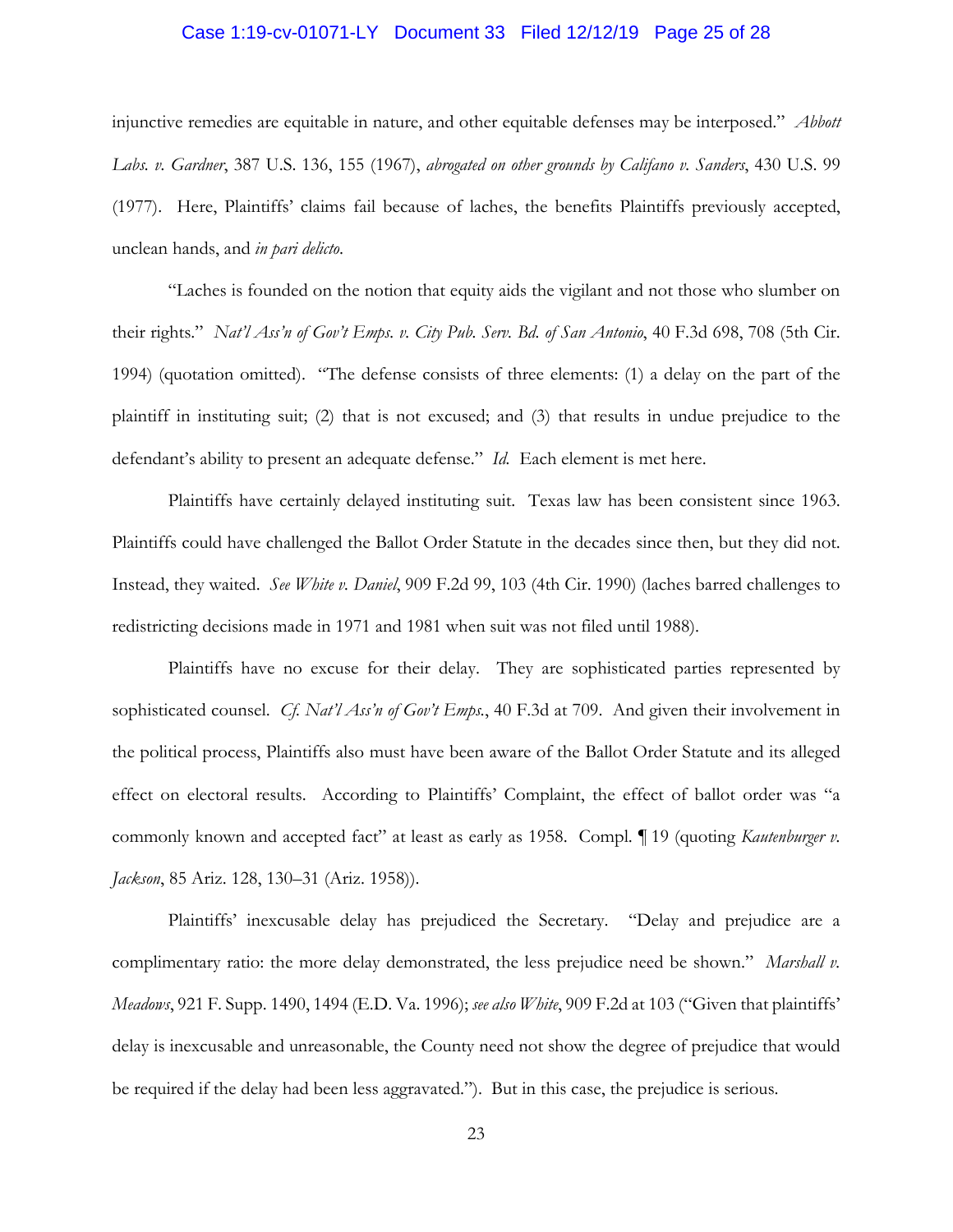# Case 1:19-cv-01071-LY Document 33 Filed 12/12/19 Page 26 of 28

Plaintiffs' Complaint suggests they will rely on evidence of the Legislature's intent when it enacted the Ballot Order Statute. *See* Compl. ¶ 46 (invoking strict scrutiny). To the extent the intent of the 1963 Legislature is relevant, the Secretary faces prejudice from the loss of evidence. Laches prevents Plaintiffs from allowing their claims "to slumber until evidence has been lost, memories have faded, and witnesses have disappeared." *Nat'l Ass'n of Gov't Emps.*, 40 F.3d at 710.

Moreover, the Secretary has already explained the benefits the Ballot Order Statute gives the State. Losing those benefits would be prejudice enough, but the transition to a new system would have costs of its own. Local officials are accustomed to complying with the Ballot Order Statute, and switching procedures would require retraining. Similarly, voters are accustomed to the current system, and changing it would impose voter-education costs. These harms are more significant because of how long the statute has already been in effect. If Plaintiffs had sued earlier, they probably would have been lessened.

But even if Plaintiffs had sued earlier, they would be the last people entitled to equitable relief. Plaintiffs' claims are premised on attributing to themselves the alleged harm suffered by Democratic candidates and officeholders. *But see supra* Part II. If those harms are attributable to Plaintiffs, then the actions of Democratic officeholders should be too.

As discussed above, the Democratic Party was responsible for the Ballot Order Statute in the first place. Democratic officeholders passed it, and Democratic officeholders reaffirmed it. Thus, if the Ballot Order Statute is a problem—contrary to the Secretary's arguments above—then it is a problem of Plaintiffs' own making.

And if the Ballot Order Statute provides an unconstitutional partisan advantage—again, contrary to the Secretary's arguments above—it has provided that advantage to Democrats. Texas had Democratic governors from 1965 to 1979, 1983 to 1987, and 1991 to 1995. To whatever extent the Ballot Order Statute benefits the Governor's party, it benefited Plaintiffs for decades.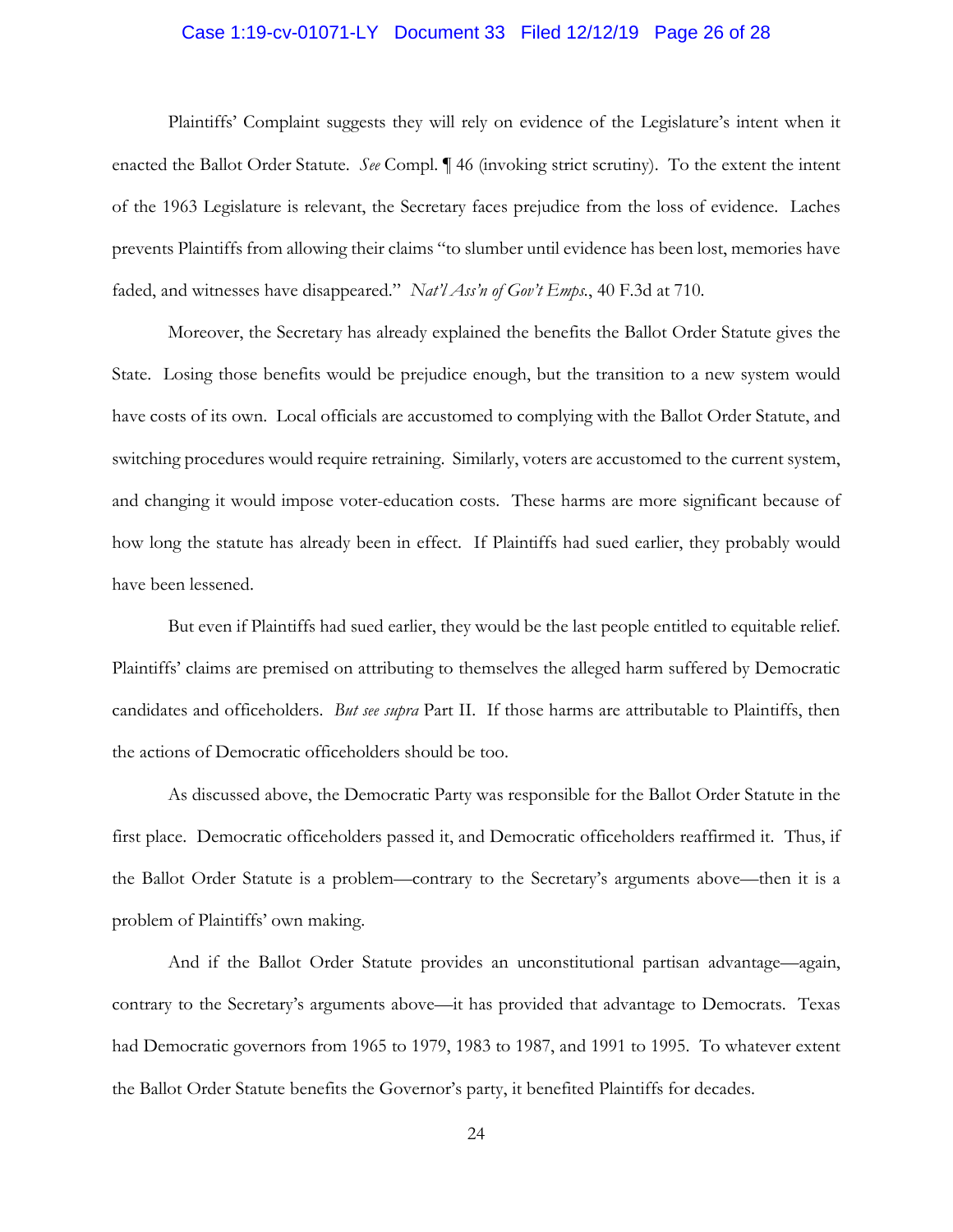### Case 1:19-cv-01071-LY Document 33 Filed 12/12/19 Page 27 of 28

Plaintiffs' fundamental inconsistency—passing a statute and accepting its alleged benefits before challenging the same statute when it allegedly benefits a competitor—precludes equitable relief. Multiple doctrines support this conclusion. For example, "[t]he Court will not pass upon the constitutionality of a statute at the instance of one who has availed himself of its benefits." *Fahey v. Mallonee*, 332 U.S. 245, 255 (1947) (quoting *Ashwander v. Tenn. Valley Auth.*, 297 U.S. 288, 348 (1936) (Brandeis, J., concurring)). Plaintiffs' current complaints stand in stark contrast to their earlier silence, when they received the alleged benefit of the Ballot Order Statute. *See Wilkinson v. Legal Servs. Corp.*, 80 F.3d 535, 538 (D.C. Cir. 1996) (holding a federal employee could not challenge his termination on a constitutional ground that would also call into question the compensation he had previously earned).

Similarly, "[t]he equitable powers of this court can never be exerted in behalf of one who has acted fraudulently, or who by deceit or any unfair means has gained an advantage." *Bein v. Heath*, 47 U.S. 228, 247 (1848). Here, Plaintiffs' preferred political party was responsible for the enactment of the Ballot Order Statute. And on Plaintiffs' theory, that enactment provided a significant and unconstitutional benefit to their preferred party for years thereafter. Such behavior certainly qualifies as "gain[ing] an advantage" by "unfair means." *Id.* If a political party is to challenge the Ballot Order Statute, it should not be the one that enacted and benefited from the law.

Plaintiffs' claims therefore fail under the doctrines of unclean hands and *in pari delicto*. *See Keystone Driller Co. v. Gen. Excavator Co.*, 290 U.S. 240, 245 (1933) (holding that unclean hands preclude relief "where some unconscionable act of one coming for relief has immediate and necessary relation to the equity that he seeks in respect of the matter in litigation"); *Rogers v. McDorman*, 521 F.3d 381, 389 (5th Cir. 2008) (explaining that the *in pari delicto* doctrine asks whether "the plaintiff bears at least substantially equal responsibility for the violations he seeks to redress").

### **CONCLUSION**

The Secretary respectfully requests that the Court dismiss Plaintiffs' Complaint.